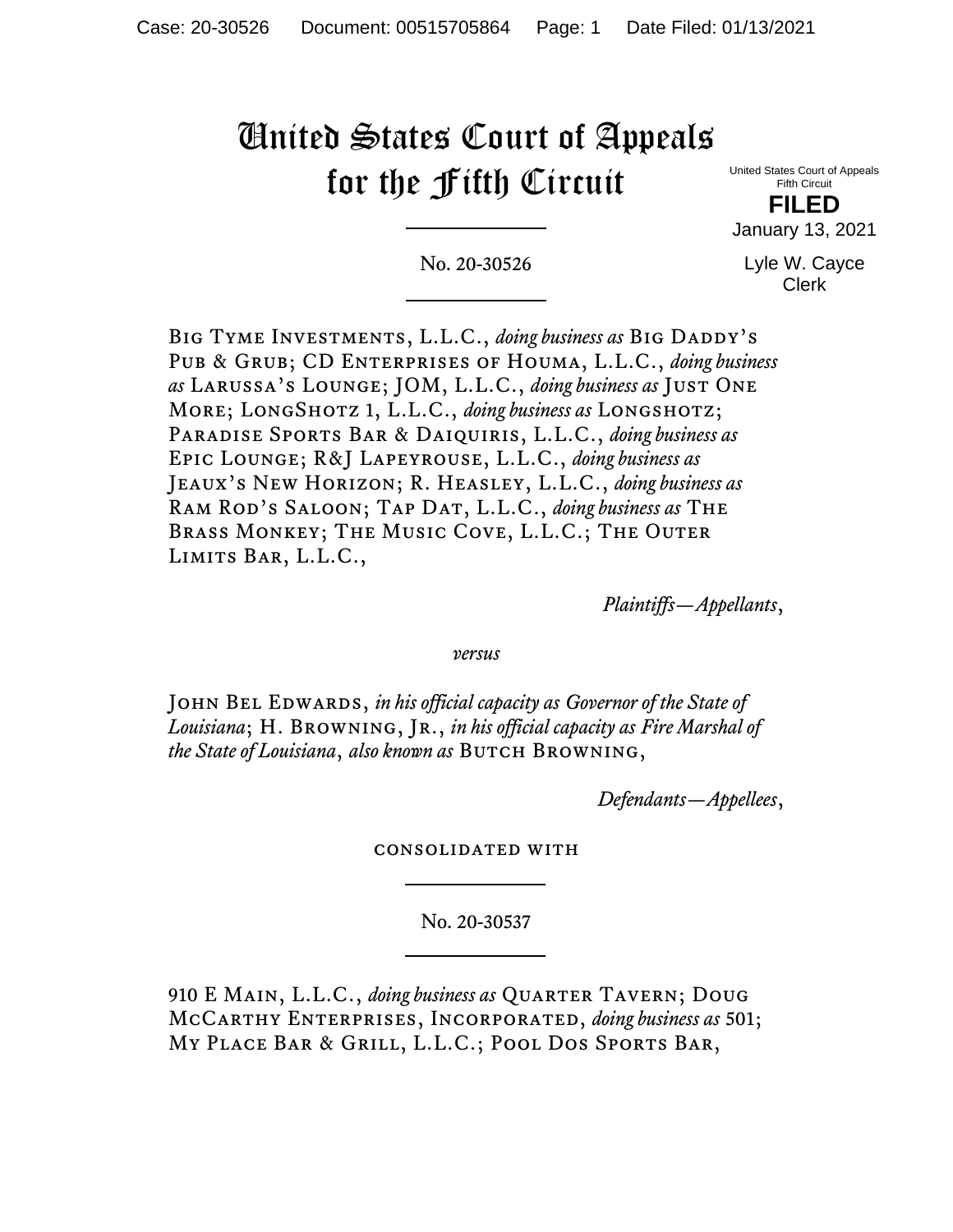No. 20-30526

c/w No. 20-30537

L.L.P.; SoCo Sports Bar, L.L.C.; Sandi's Anchor Lounge, L.L.C., *doing business as* Da Camp; Tipsy Cajun, L.L.C.; WANOUS, L.L.C., *doing business as* AJ's 2ND ST. PUB; C K B C P B 5, L.L.C., *doing business as* CHATTER BOX; BIG DAN'S BAR, Incorporated; City Bar, Incorporated,

*Plaintiffs—Appellants*,

*versus*

John Bel Edwards, *in his official capacity as Governor of the State of Louisiana*; H. Browning, Jr., *in his official capacity as Fire Marshal of the State of Louisiana, also known as* BUTCH BROWNING,

*Defendants—Appellees*.

Appeal from the United States District Court for the Eastern District of Louisiana USDC No. 2:20-CV-2150

Appeal from the United States District Court for the Western District of Louisiana USDC No. 6:20-CV-965

Before DENNIS, HIGGINSON, and WILLETT, *Circuit Judges*. Stephen A. Higginson, *Circuit Judge*:

In this consolidated appeal, 21 bar owners in Louisiana challenge the Governor's restrictions to the operation of bars in response to COVID-19 (the "Bar Closure Order"). The Bar Closure Order prohibited on-site consumption of alcohol and food at "bars," but permitted on-site consumption of alcohol and food at "restaurants." Two district courts below denied the bar owners' motions for preliminary injunctive relief. The bar owners timely appealed, arguing only that the Bar Closure Order's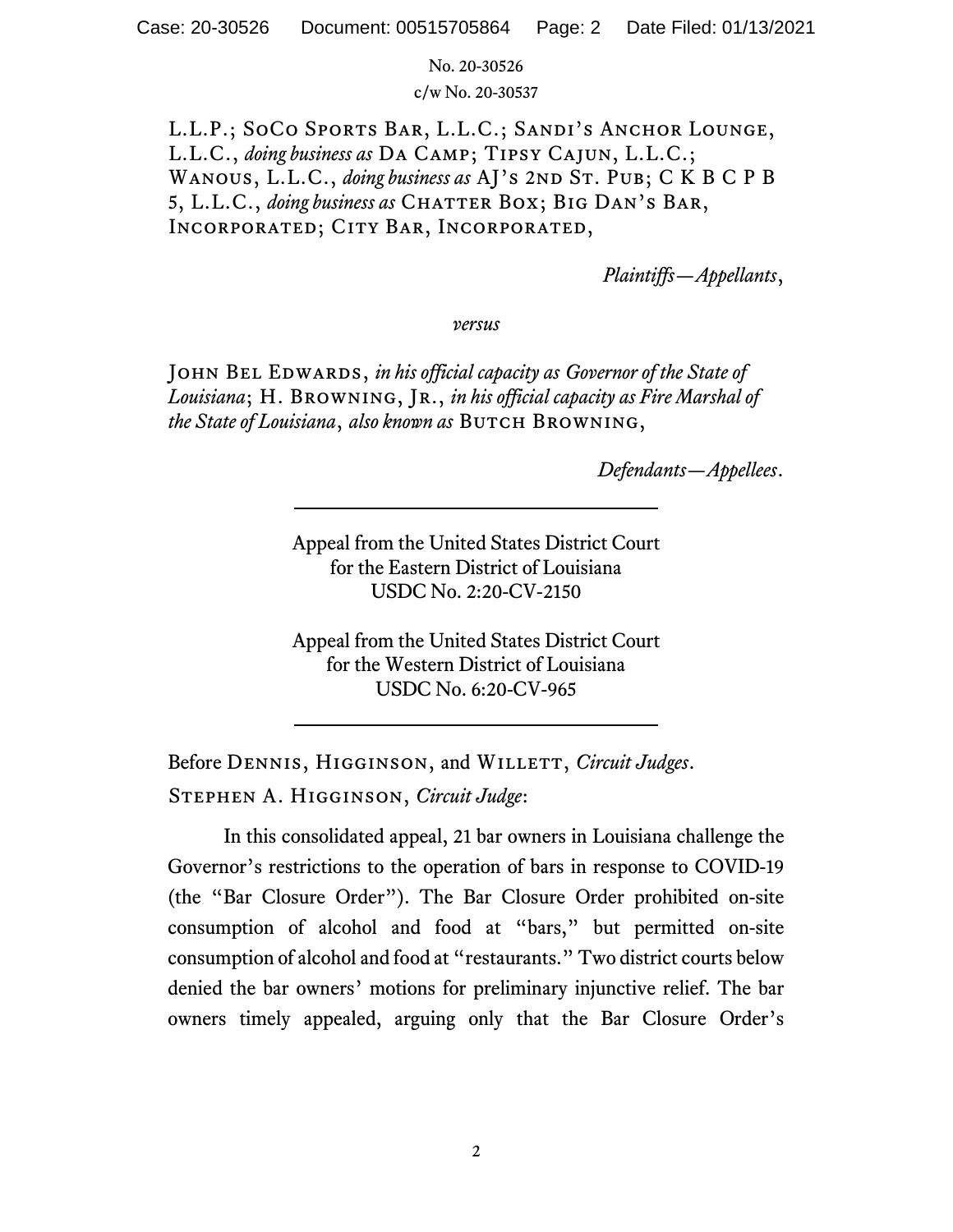differential treatment of bars violates the Equal Protection Clause of the Fourteenth Amendment. We AFFIRM.

#### **I. BACKGROUND**

#### **A. The Governor's emergency proclamations**

As all are painfully aware, in early 2020 our nation was gripped with an unprecedented public health emergency caused by COVID-19. On March 11, 2020, the World Health Organization ("WHO") declared a global pandemic in response to the spread of COVID-19. Louisiana, like the rest of the United States, was no exception. By mid-March, the state reported the "fastest growth rate of confirmed [COVID-19] cases in the world," and ranked third in per capita cases within the United States.

Since March, cases have continued to increase. At the time this appeal was taken, the United States had recorded over 5 million confirmed cases and over 160,000 deaths from COVID-19, and Louisiana had recorded nearly 130,000 cases and over 4,000 deaths. To date, the United States has recorded over 22.5 million cases and over 375,000 deaths from COVID-19, and Louisiana has reported 352,939 cases and 7,971 deaths. [1](#page-2-0)

The same day as the WHO's declaration, Louisiana Governor John Bel Edwards declared the pandemic a statewide public health emergency.<sup>[2](#page-2-1)</sup> In

<span id="page-2-0"></span><sup>1</sup> *Coronavirus Disease 2019 (COVID-19): Cases and Deaths by State*, Ctrs. for Disease Control & Prevention, https://covid.cdc.gov/covid-datatracker/#cases\_casesper100klast7days (last visited Jan. 12, 2021); *Louisiana Coronavirus Information*, Louisiana Dep't of Health, https://ldh.la.gov/coronavirus/ (last visited Jan. 12, 2021).

<span id="page-2-1"></span><sup>&</sup>lt;sup>2</sup> The Governor issued the first emergency proclamation pursuant to the Louisiana Health Emergency Powers Act, LA. R.S. 29:760. A group of Louisiana legislators, in an amicus brief, asserts that the Governor has exceeded his authority under that law and the Louisiana constitution. However, the bar owners do not challenge the Governor's authority to issue emergency proclamations. We need not address amici's arguments—which they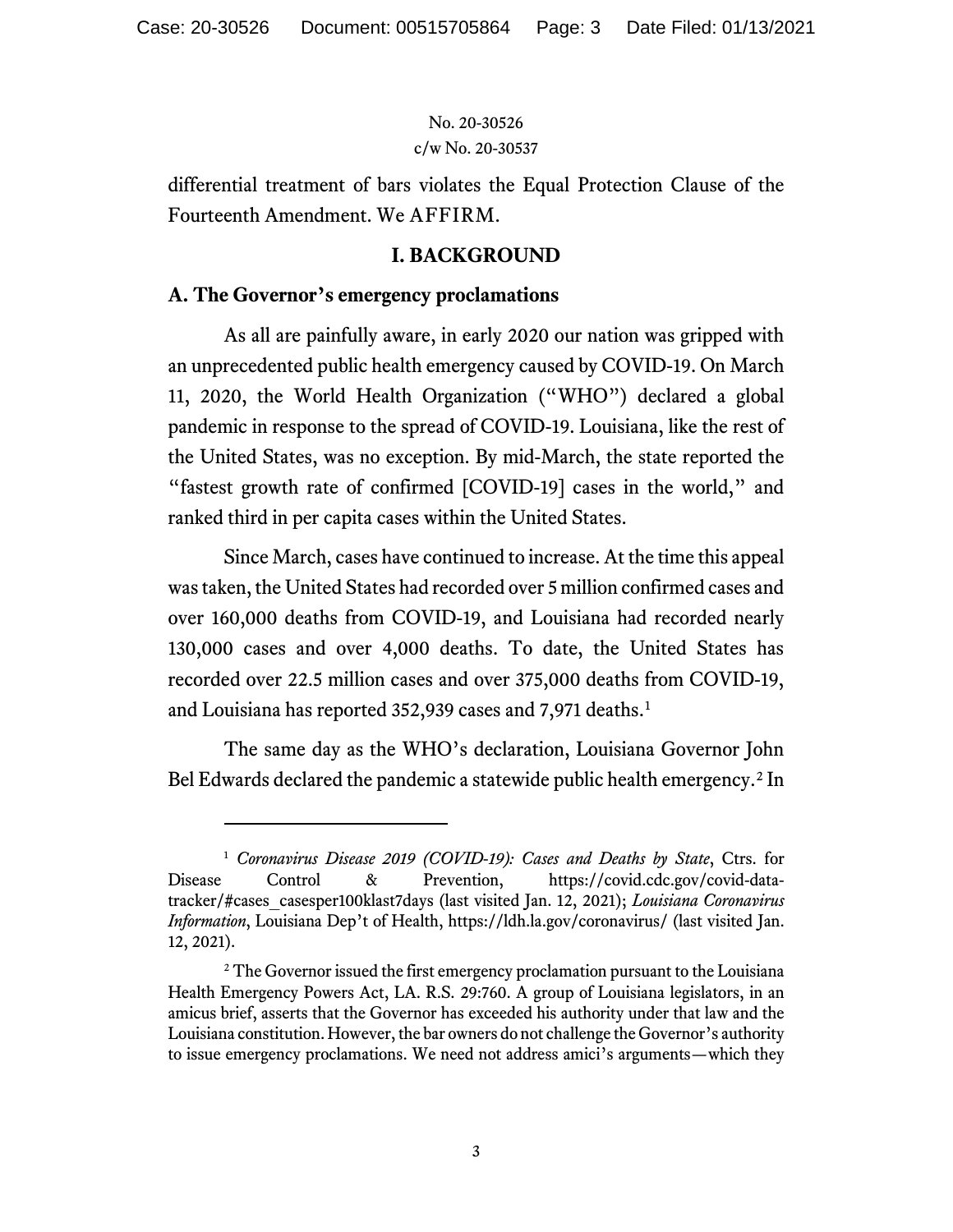the months that followed, the Governor issued a series of proclamations to slow the spread of COVID-19. The earliest of these proclamations prohibited gatherings of ten or more people and shuttered most "nonessential businesses," including closing bars and restricting restaurants to take-out and delivery only. *See* La. Exec. Dep't, Proclamation No. 30 JBE 2020, §§ 2– 3 (Mar. 16, 2020); Proclamation No. 33 JBE 2020, §§ 2, 4 (Mar. 22, 2020).

The Governor subsequently announced that businesses would reopen in phases. Consistent with guidelines from the White House Coronavirus Task Force, each phase was tied to gating criteria based on the state's total number of cases, positivity rates, and hospital capacity. In mid-May, as the state's COVID-19 cases and hospitalizations decreased, the Governor announced "Phase 1" of reopening Louisiana's businesses. *See* La. Exec. Dep't, Proclamation No. 58 JBE 2020 (May 14, 2020). Under Phase 1, businesses were permitted to reopen subject to distancing and capacity limitations as determined by the state's Fire Marshal. The proclamation included a link to the state's "Open Safely" website where the Fire Marshal's guidance was published. Under Phase 1, restaurants and bars with approved food-service permits could reopen at 25% capacity, though bars without a food license remained closed.

In June, the Governor moved Louisiana into "Phase 2," which allowed bars *without* food service permits to reopen at 25% capacity, and bars *with* food service permits to operate at 50% of capacity subject to additional guidance and restrictions from the Fire Marshal. La. Exec. Dep't,

concurrently raised in a separate proceeding in state court—because they are not properly before us in this appeal. Moreover, whether the Governor acted within his authority is purely an issue of state law, and federal courts are without jurisdiction to enjoin enforcement of an executive order allegedly issued in violation of state law. *See Pennhurst State Sch. & Hosp. v. Halderman*, 465 U.S. 89, 104–06 (1984).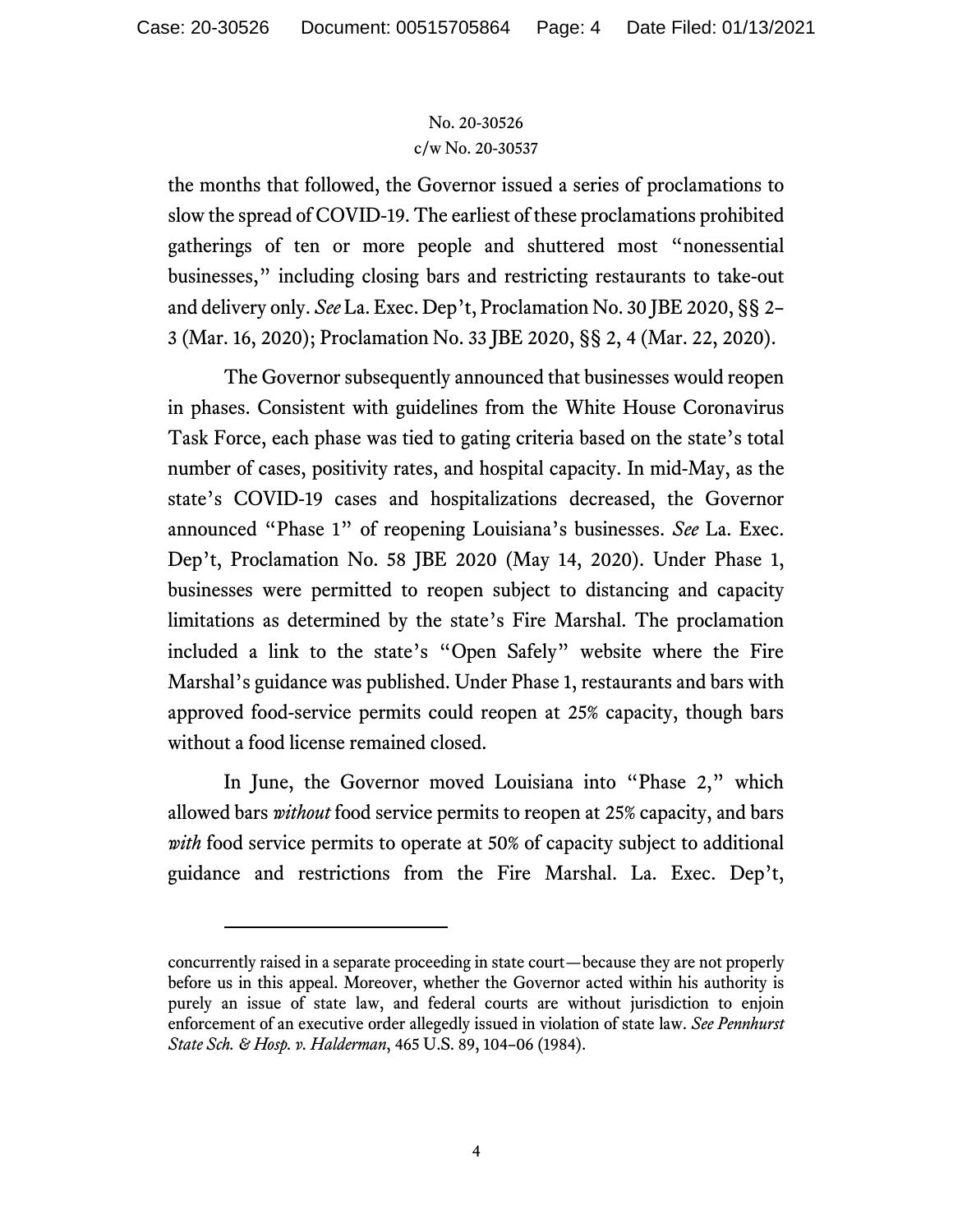Proclamation No. 74 JBE 2020, § 2(G)(1) (June 4, 2020). These provisions initially expired on June 26, 2020, but were extended by the Governor's subsequent proclamation until July 24, 2020, "unless terminated sooner" based on changes in COVID-19 cases and healthcare capacity. That is precisely what happened.

# **B. The challenged Bar Closure Order**

Beginning in July, "the COVID-19 situation in Louisiana had steadily worsened" and the state showed increased cases, positivity rates, and hospitalizations. Unlike the initial March and April surges which were limited to urban "hot spots," the new cases were increasing statewide, including in rural parishes and within younger age groups. These trends were consistent with data in states "across the Sun Belt" and reports from the White House Coronavirus Task Force.

As a result, on July 11, 2020, the Governor issued new "Phase 2 mitigation measures" which included the Bar Closure Order challenged here. La. Exec. Dep't, Proclamation No. 89 JBE 2020 (July 11, 2020). The Bar Closure Order prohibited *on-premises consumption* in bars:

No bar, with or without a food service permit from the Louisiana Department of Health, shall allow for on premises consumption of any food or drinks. However, any bar shall be allowed to provide for takeout through drive-thru or curbside delivery, including alcoholic beverages.

Id. § 2.<sup>[3](#page-4-0)</sup> By contrast, "restaurants" were permitted to continue dine-in service at 50% capacity, subject to "applicable guidance from the State Fire

<span id="page-4-0"></span><sup>&</sup>lt;sup>3</sup> The "Bar Closure Order" refers only to the proclamation's provisions affecting bars. Other portions of the proclamation restricted gatherings to "no more than 50 people," and mandated that "businesses or organizations . . . require all persons who enter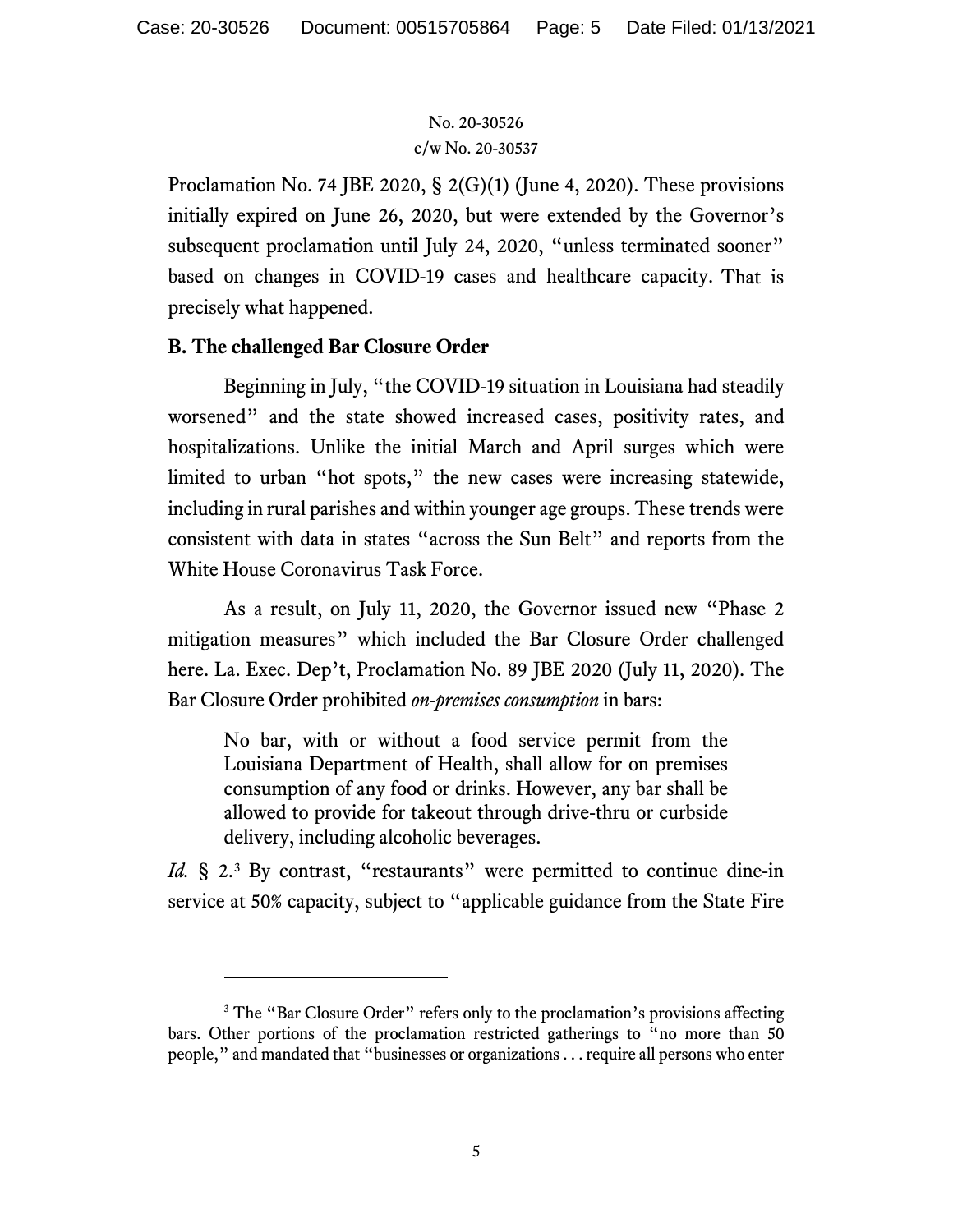Marshal published at opensafely.la.gov." La. Exec. Dep't, Proclamation No. 96 JBE 2020, § 2(B)(2), (D)(1) (July 23, 2020). The revised Fire Marshal guidance restricted restaurants to "50% of the normal established capacity" and noted that "[b]ar areas of restaurants shall be used for seating/serving purposes only and shall not allow for social gatherings." Additionally, the guidance required that "[s]ervice in bar areas must include food items."

None of these proclamations defines "bar," nor does Louisiana law. Instead, the state regulates businesses through its Office of Alcohol and Tobacco Control ("ATC"), which provides liquor permits in primarily two categories: "Class A-General" ("AG") and "Class A-Restaurant" ("AR").[4](#page-5-0) AG permits are primarily for bars: the establishment can sell alcohol but is not required to sell food, and unlike AR establishments, minors under the age of 18 are not permitted on the premises. *See* La. Rev. Stat. § 26:71.1(1)(d). AR permits are primarily for restaurants and restaurant-bars: the business must meet the statutory criteria for "restaurant establishments," including that its "average monthly revenue from food and nonalcoholic beverages exceeds 50 percent of its total average monthly revenue." La. Rev. Stat. § 26:73(C)(1)(a).

The bar owners assert that the Bar Closure Order effectively defines "bars" as businesses with AG permits. While the Governor denies that he intended to distinguish between "stand-alone" bars and restaurant-bars, the revised Fire Marshal's guidance does just that. Specifically, it included a letter from the ATC Commissioner noting that "all bars or businesses

the premises to wear a face covering." *Id.* §§ 3, 4. Neither of those restrictions is challenged here.

<span id="page-5-0"></span><sup>4</sup> The ATC also provides "conditional" AR permits. These permits allow AGpermitted entities to operate like an AR-permitted establishment if they meet the specified requirements of "restaurant establishments." *See* La. Rev. Stat. § 26:71.1(4).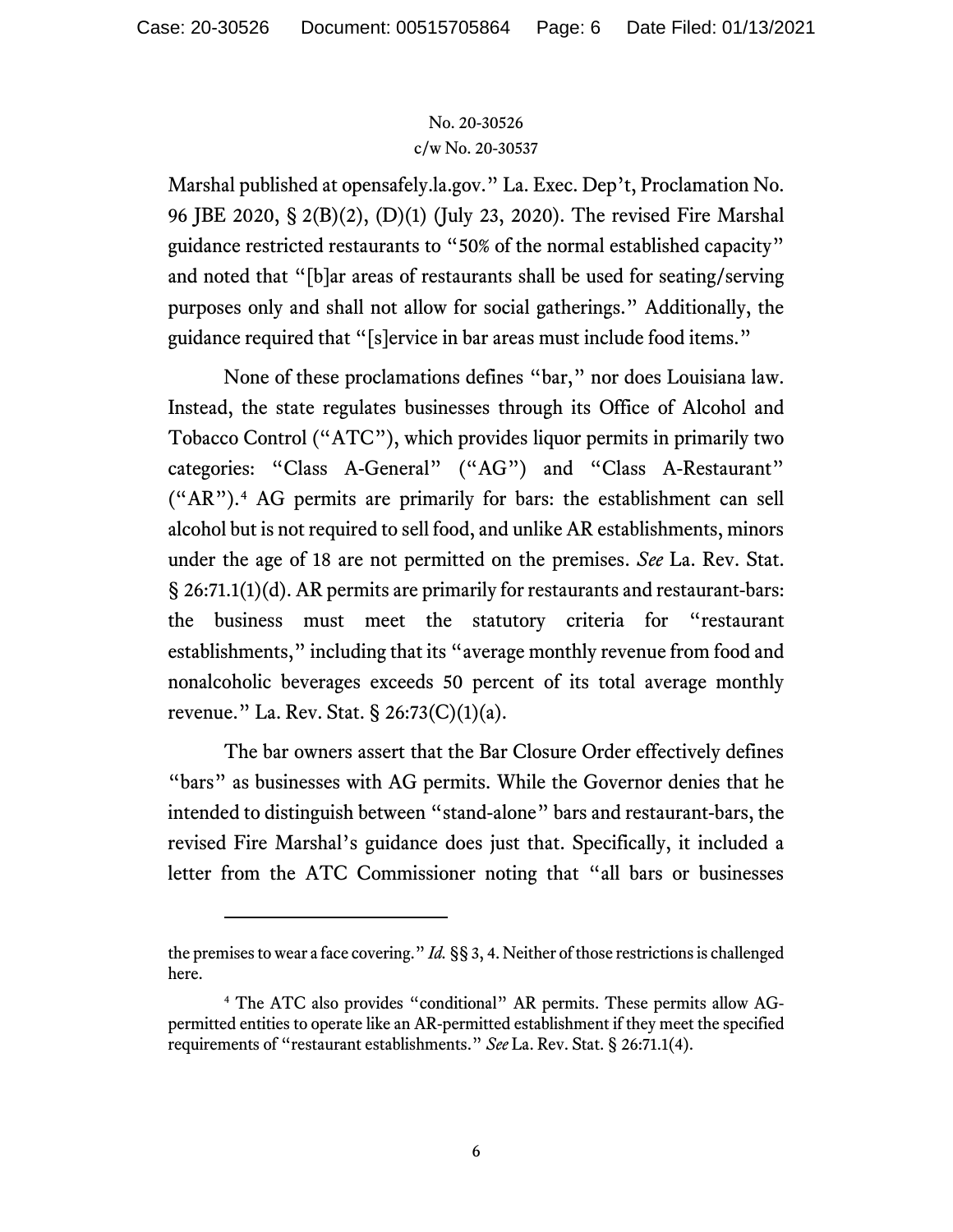holding a Class A-General permit, with or without a food service permit ... shall be required to close." A subsequent letter advised that bars could apply for "Restaurant Conditional Permits," or conditional AR permits, under which they could "operate under the guidelines issued to restaurants."

# **C. Procedural History**

Appellants (the "bar owners") are 21 businesses that operate bars in the Eastern and Western Districts of Louisiana. At the time the Governor issued the Bar Closure Order, each bar operated with an AG permit; since the filing of this appeal at least five have obtained conditional AR permits.

The bar owners filed identical suits in the Eastern and Western Districts of Louisiana seeking to enjoin the Governor and Fire Marshal (the "appellees") from enforcing the Bar Closure Order.<sup>[5](#page-6-0)</sup> Following expedited evidentiary hearings, both Judge Feldman in the Eastern District and Judge Summerhays in the Western District denied the bar owners' motions for preliminary injunctive relief because they were unlikely to succeed on the merits of their due process and equal protection claims.

The evidentiary hearings focused on the testimony of Dr. Alexander Billioux, the Assistant Secretary of the Office of Public Health of the Louisiana Department of Health. The Governor also testified before the Western District.

Both district courts agreed with the bar owners that the Bar Closure Order classified businesses based on whether they had an AG or AR permit,

<span id="page-6-0"></span><sup>5</sup> The complaints sought declaratory and injunctive relief under *Ex Parte Young* and damages based on the Due Process, Equal Protection, and Takings Clauses of the Fifth and Fourteenth Amendments, as well as state-law takings claims. The bar owners then moved for preliminary injunctive relief based on their due process and equal protection claims. On appeal, they raise only their equal protection claim.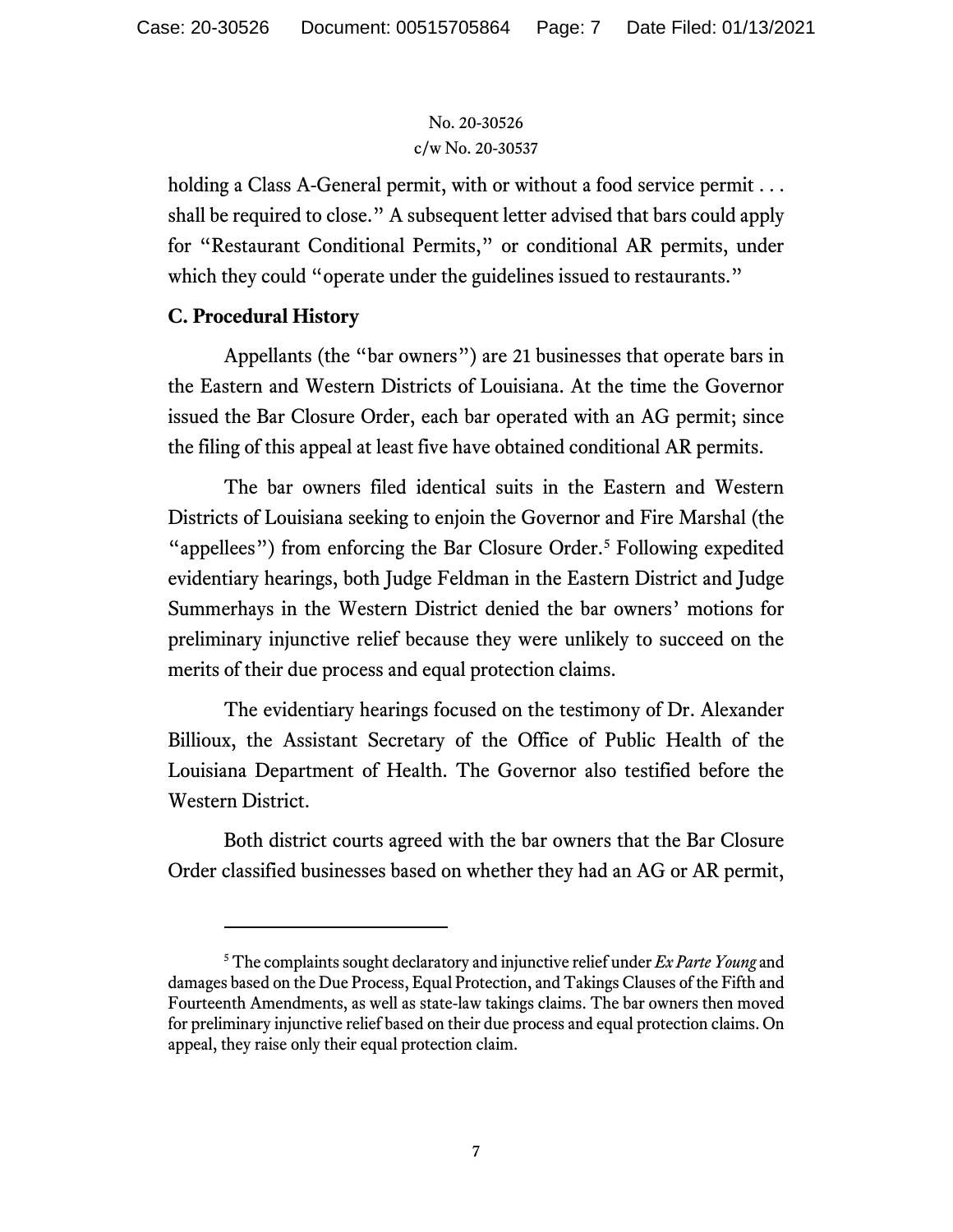but concluded that this differential treatment was not unconstitutional. In finding that the Governor's Bar Closure Order was rationally related to the goal of protecting public health, both district courts primarily relied on the testimony of Dr. Billioux, who provided the following justifications for closing bars:

- The "primary purpose" of bar goers is "to socialize"; bars often have loud music, which requires their patrons to "move closer to each other"; and with increased intoxication, patrons are "less likely to maintain appropriate social distance and to wear masks."
- Bar patrons are "younger adults" who are "more likely to be asymptomatic carriers of COVID-19 and therefore more likely to patronize bars without realizing that they are spreading the virus." Relatedly, state data also "showed a dramatic increase in cases among 18-29-year-olds."
- Despite limited data, statewide contact tracing linked a significant percentage of COVID-19 cases to bars.
- The White House and CDC recommended closing bars, and the White House Coronavirus Task Force "repeatedly recommended to the State of Louisiana that bars be closed because of Louisiana's increasing COVID-19 caseload."
- Reports showed that foreign countries, including South Korea and the United Kingdom, were successful in controlling the spread of COVID-19 by shutting down "bars and nightclubs."

By contrast, Dr. Billioux testified that the "primary purpose" of restaurant-goers is to "sit at a table with one group" and "eat[] a meal." The Governor similarly testified that these different environments motivated his decision to close bars, but that the "risk of spreading the virus is not as pronounced in a restaurant, where couples, families, or small groups sit by themselves, socially distant from others eating at the restaurant." This, too,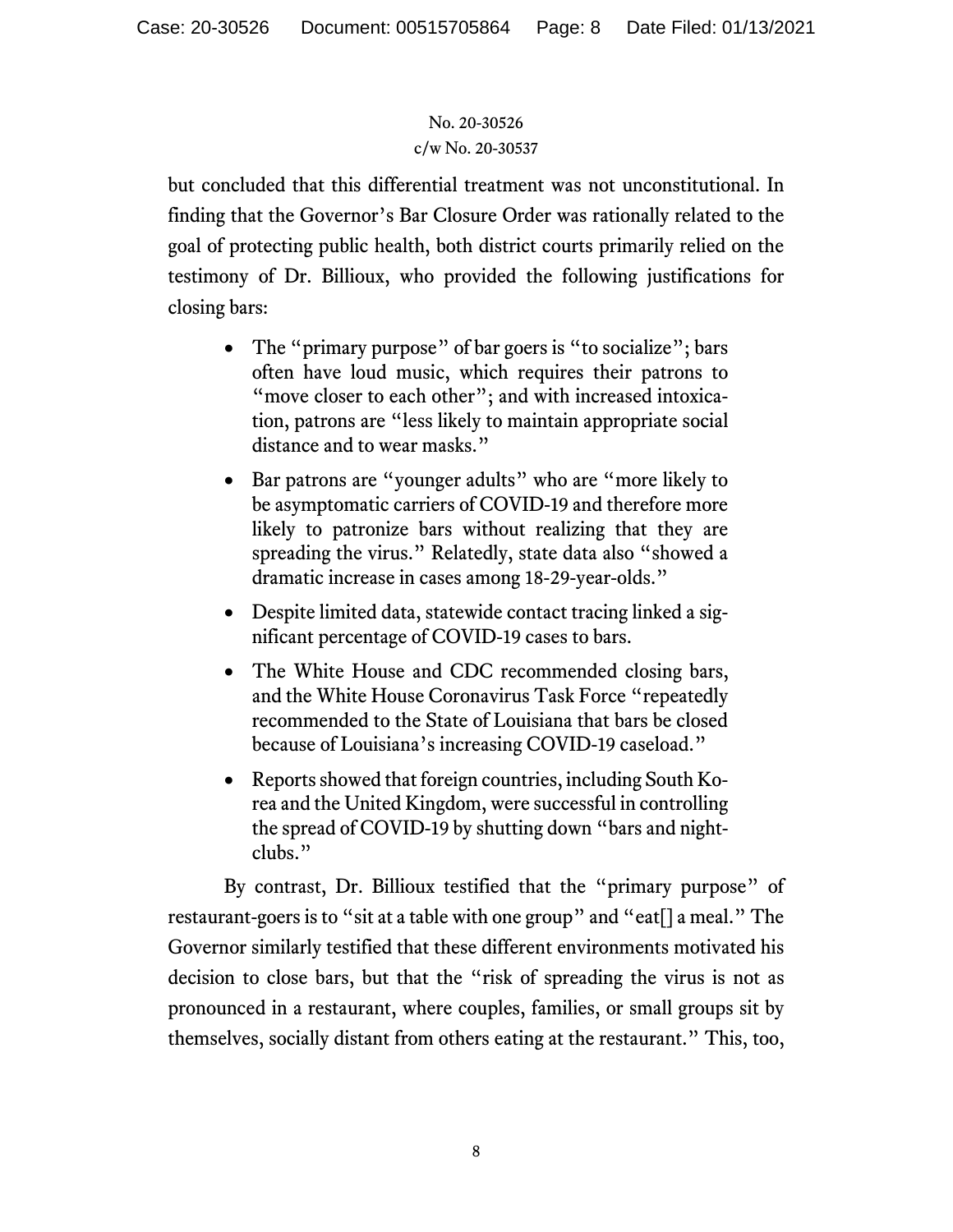was consistent with recommendations from the White House Coronavirus Task Force and guidance issued by other states. For example, one report from the California Department of Health detailed the increased risks posed by patrons in bar settings. The Governor testified that these reports similarly informed the Bar Closure Order in Louisiana.

The bar owners appealed only their equal protection claim. They do not challenge the "stated goal of protecting the public by closing bars," but rather only "whether the differential classification of bars is rationally related to that goal."

# **II. STANDARD OF REVIEW**

We have jurisdiction to review denials of preliminary injunctive relief pursuant to 28 U.S.C.  $\S$  1292(a)(1). We review the denial of a preliminary injunction for abuse of discretion. *Moore v. Brown*, 868 F.3d 398, 402 (5th Cir. 2017) (per curiam). "Factual findings are reviewed for clear error, while legal conclusions are reviewed de novo." *Id.* at 403.[6](#page-8-0)

A preliminary injunction is warranted only "if the movant establishes: (1) a substantial likelihood of success on the merits, (2) a substantial threat of irreparable injury if the injunction is not issued, (3) that the threatened injury if the injunction is denied outweighs any harm that will result if the injunction is granted, and (4) that the grant of an injunction will not disserve the public interest." *Speaks v. Kruse*, 445 F.3d 396, 399–400 (5th Cir. 2006) (internal quotation marks omitted). "A preliminary injunction is an extraordinary remedy that should not be granted unless the party seeking it has clearly

<span id="page-8-0"></span><sup>6</sup> The Eastern District of Louisiana also denied permanent injunctive relief. We have jurisdiction pursuant to 28 U.S.C. § 1291, and we review the denial of permanent injunctive relief for abuse of discretion under the same standards. *Regions Bank of La. v. Rivet*, 224 F.3d 483, 488 (5th Cir. 2000).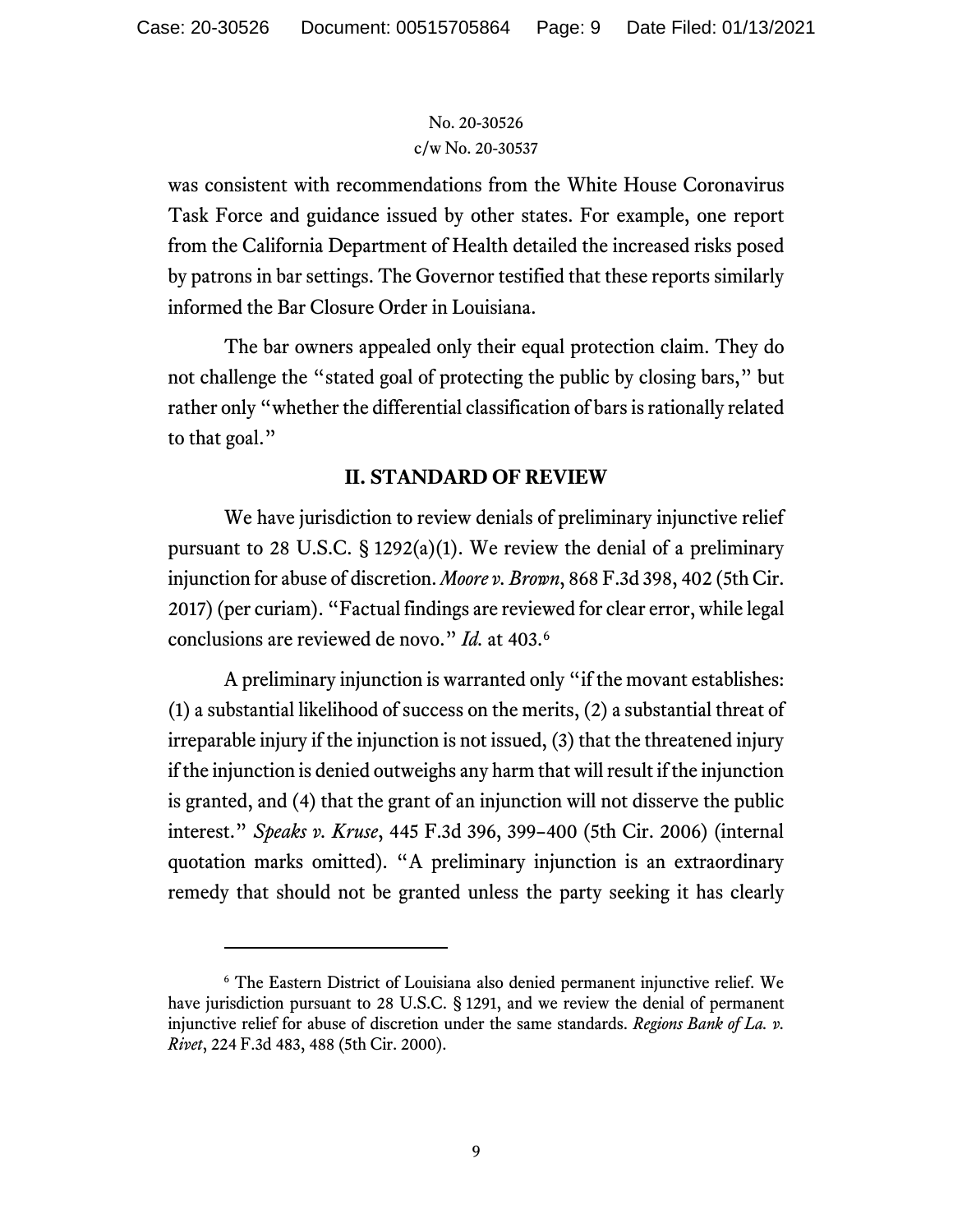carried the burden of persuasion on all four requirements." *Dennis Melancon, Inc. v. City of New Orleans*, 703 F.3d 262, 268 (5th Cir. 2012) (internal quotation marks and citation omitted).

Only the first prong—the likelihood of success on the merits of the bar owners' equal protection claim—is at issue in this appeal. "If the party requesting a preliminary injunction *cannot* show a substantial likelihood of success on the merits, the injunction should be denied and there is no need for the court to address the other requirements for a preliminary injunction." *Butts v. Aultman*, 953 F.3d 353, 361 (5th Cir. 2020) (citing *Lake Charles Diesel, Inc. v. Gen. Motors Corp.*, 328 F.3d 192, 203 (5th Cir. 2003)).

### **III. MOOTNESS**

While this appeal was pending, appellees moved to dismiss the appeal as moot because the Bar Closure Order was superseded by the Governor's "Phase 3" proclamations.<sup>[7](#page-9-0)</sup> "Whether an appeal is moot is a jurisdictional matter, since it implicates the Article III requirement that there be a live case or controversy." *United States v. Heredia-Holguin*, 823 F.3d 337, 340 (5th Cir. 2016) (en banc) (quoting *Bailey v. Southerland*, 821 F.2d 277, 278 (5th Cir. 1987)). A matter is moot "when it is impossible for a court to grant any effectual relief whatever to the prevailing party." *Knox v. Serv. Emps. Int'l Union, Local 1000*, 567 U.S. 298, 307 (2012) (internal quotation marks and citation omitted).

Appellees argue that, as recently articulated by our court, "a case challenging a statute, executive order, or local ordinance usually becomes

<span id="page-9-0"></span><sup>&</sup>lt;sup>7</sup> At the time the bar owners filed suit at the end of July 2020, the Bar Closure Order was set to expire on August 6, 2020. The Governor, in two subsequent proclamations, renewed the challenged restrictions until September 11, 2020, which thus remained in effect until after the district courts denied injunctive relief and the bar owners initiated this appeal.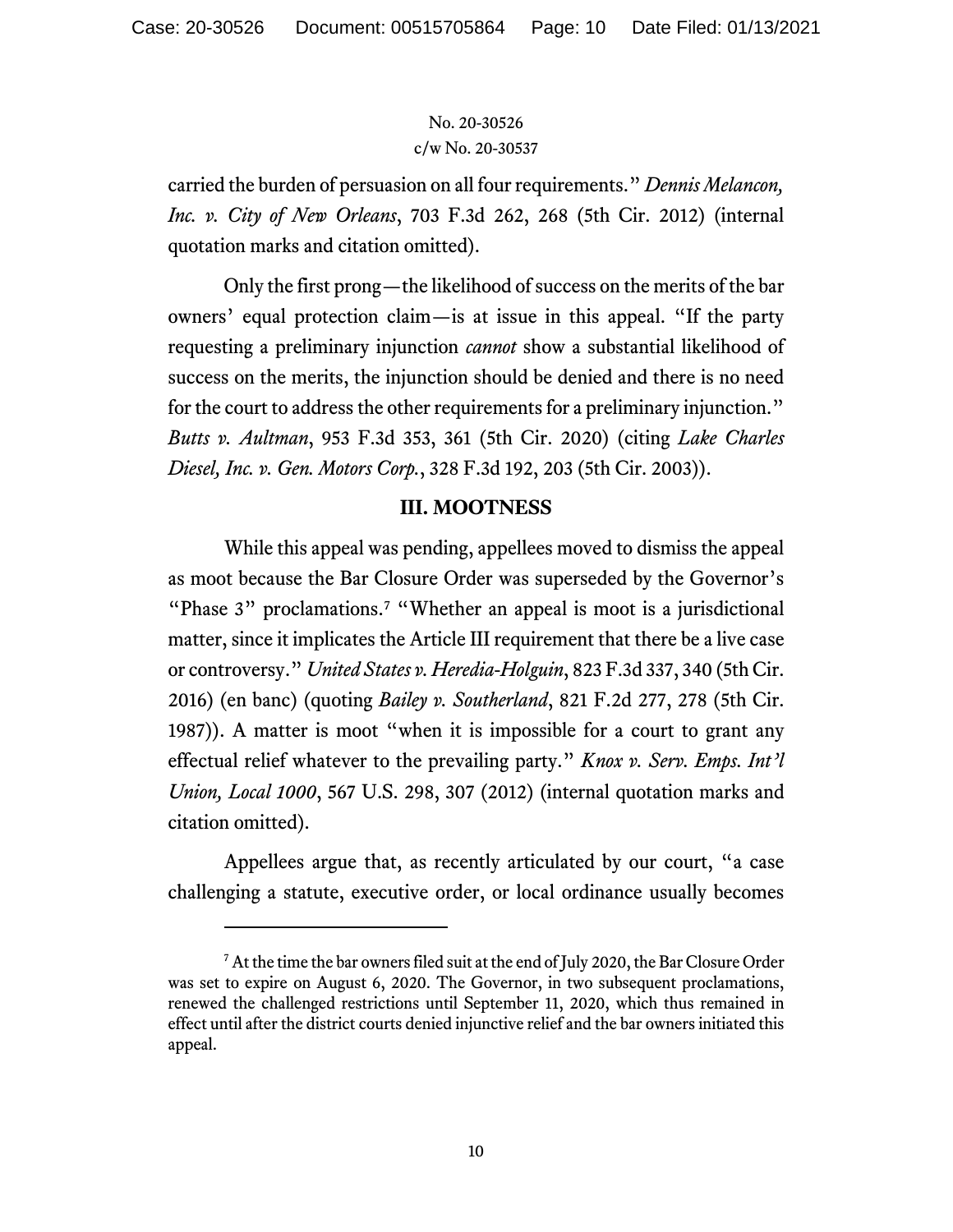moot if the challenged law has expired or been repealed." *Spell v. Edwards*, 962 F.3d 175, 179 (5th Cir. 2020). Moreover, they say that each of the appellant bars can now reopen, albeit still at lower capacity than restaurants. The bar owners counter that the Phase 3 orders perpetuate the same differential treatment between "bars" and "restaurants" as the challenged Bar Closure Order. We agree that the bar owners' equal protection claim is not moot.

Under Phase 3, which began on September 11, 2020, "bars" can reopen for on-premises consumption at 25% capacity. La. Exec. Dep't, Proclamation No. 117 JBE 2020, § 2(B)(3) (Sept. 11, 2020). However, such reopening was subject to the parish maintaining a 5% positivity rate for two consecutive weeks and that parish affirmatively allowing on-premises consumption in bars to resume. *Id*. "Restaurants," in turn, can operate at 75% capacity, subject to the applicable Fire Marshal guidance but not the additional parish-based restrictions. *Id.* § 2(D)(1).[8](#page-10-0)

Both parties rely on our court's recent decision in *Spell v. Edwards*, which dismissed as moot a Louisiana pastor's challenge to the first stay-athome order's ten-person restriction on in-person gatherings. 962 F.3d at 177. During the pendency of that appeal, the stay-at-home order expired and was

<span id="page-10-0"></span><sup>&</sup>lt;sup>8</sup> We heard oral argument on whether the Phase 3 restrictions mooted the appeal. After this appeal was submitted, the Governor subsequently tightened restrictions once again based on the "alarming and steep rise in cases, test positivity, hospitalizations, and deaths," and an increasing "third surge of COVID-19" within the state. La. Exec. Dep't, Proclamation No. 168 JBE 2020 (Nov. 24, 2020). Pursuant to this "modified" Phase 2 order, "bars" are prohibited from indoor, on-premises consumption but may remain open for outdoor service with limited capacity, subject to the additional positivity rate and optin requirements announced in Phase 3. *Id.* § 2(B). "Restaurants," however, can continue to provide indoor service at 50% capacity. *Id.* § 2(D)(1). These restrictions were subsequently renewed and will remain in effect until January 13, 2021. La. Exec. Dep't, Proclamation No. 209 JBE 2020, § 7 (Dec. 22, 2020).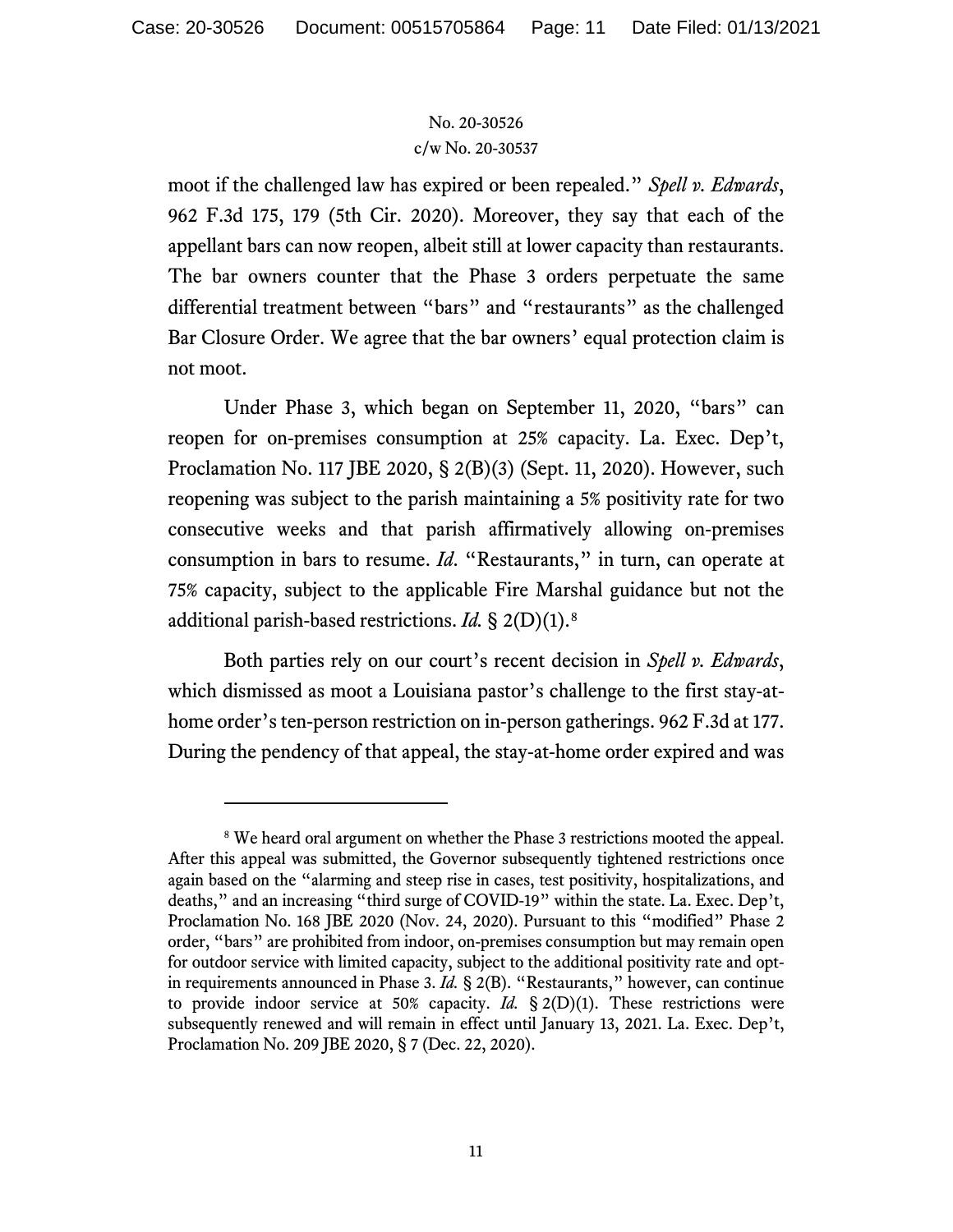replaced by the Governor's phased reopening which permitted churches to operate at greater capacity. *Id.* at 178. By the time of the appeal, churches could operate at up to 50% capacity. *Id.* Consequently, because the stay-athome order and the challenged ten-person limit "expired," we concluded that the pastor's claims were moot. *Id.* at 179.

*Spell* is instructive but readily distinguishable. Here, the Governor's subsequent orders continue to differentiate between "bars" and "restaurants" in their respective operating capacities and reopening gating criteria. Consequently, even though the restrictions on "bars" may have lessened, the crux of the bar owners' equal protection claim remains unchanged. *See Ne. Fla. Chapter of Associated Gen. Contractors of Am. v. City of Jacksonville*, 508 U.S. 656, 662 (1993) ("The new ordinance may disadvantage them to a lesser degree than the old one, but . . . it disadvantages them in the same fundamental way."). $9$ 

# **IV. DISCUSSION**

Satisfied of our jurisdiction to consider the bar owners' appeal, we turn to the merits. First, the bar owners argue that the district courts erred in applying *Jacobson v. Commonwealth of Massachusetts*, 197 U.S. 11 (1905), and this court's recent decision in *In re Abbott*, 954 F.3d 772 (5th Cir. 2020), as controlling their equal protection challenge to the Governor's public health

<span id="page-11-0"></span><sup>&</sup>lt;sup>9</sup> The bar owners alternatively contend that their challenge to the Bar Closure is not moot because it is capable of repetition yet evading review. In *Spell*, because the Governor's subsequent orders significantly expanded in-person gatherings available to houses of worship, we held that it was "speculative, at best, that the Governor might reimpose the ten-person restriction or a similar one." *Spell*, 962 F.3d at 180. By contrast, each of the Governor's subsequent proclamations has made no similar progression with respect to the differential treatment of bars and restaurants, as illustrated most recently by the state's return to a "modified" Phase 2.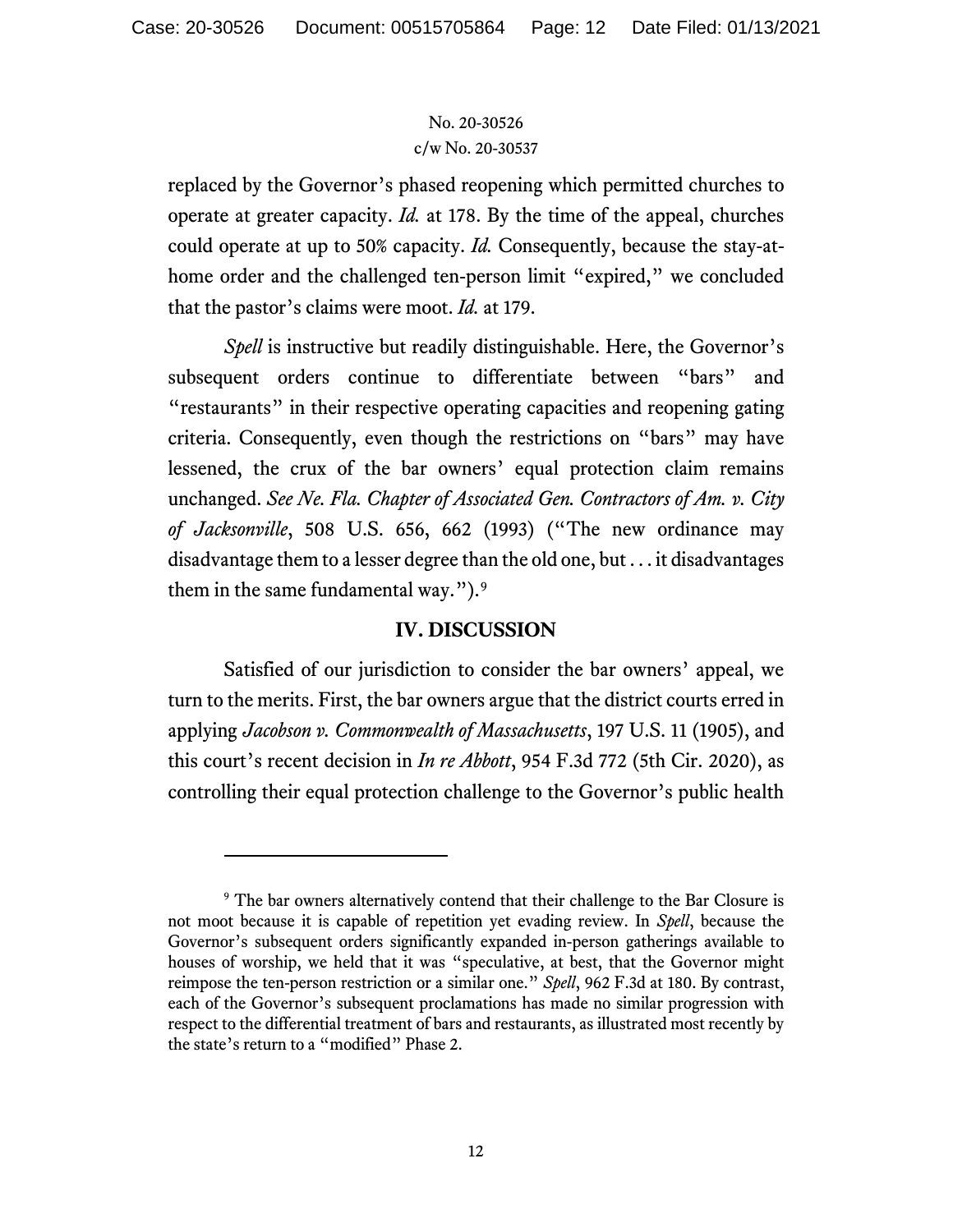orders. Second, even under *Jacobson* and *Abbott*, they argue that the Bar Closure Order's differential treatment violates their equal protection rights.

#### **A.** *Jacobson* **and** *Abbott*

Our court recently articulated that a state's emergency response to public health crises, including pandemics such as COVID-19, is reviewed under the framework originally set forth by the Supreme Court in *Jacobson*. *See Abbott*, 954 F.3d at 786. Both district courts, necessarily adhering to our court's pronouncement that "*Jacobson* remains good law," *id.* at 785, applied the *Jacobson* and *Abbott* framework to the bar owners' challenge here.

*Jacobson* involved a challenge to Massachusetts's 1902 compulsory vaccination law during a smallpox epidemic. *Jacobson*, 197 U.S. at 26. In that case, the plaintiff argued that the law violated his Fourteenth Amendment right "to care for his own body and health." *Id*. The Supreme Court rejected the claim, emphasizing that "a community has the right to protect itself against an epidemic of disease which threatens the safety of its members." *Id.* at 27. In upholding the state's law, the Court concluded that judicial review is limited to whether "a statute purporting to have been enacted to protect the public health, the public morals, or the public safety, has no real or substantial relation to those objects, or is, beyond all question, a plain, palpable invasion of rights secured by the fundamental law." *Id.* at 31.

In *Abbott*, our court explained that "*Jacobson* instructs that *all*  constitutional rights may be reasonably restricted to combat a public health emergency." *Abbott*, 954 F.3d at 786 (emphasis in original). Like *Jacobson*, *Abbott* involved a substantive due process challenge to a state's public health order. Specifically, the *Abbott* plaintiffs challenged the Texas Governor's March 22, 2020 executive order, GA-09, which temporarily postponed "non-essential surgeries and procedures," including abortions, in order to preserve hospital capacity and personal protective equipment in light of the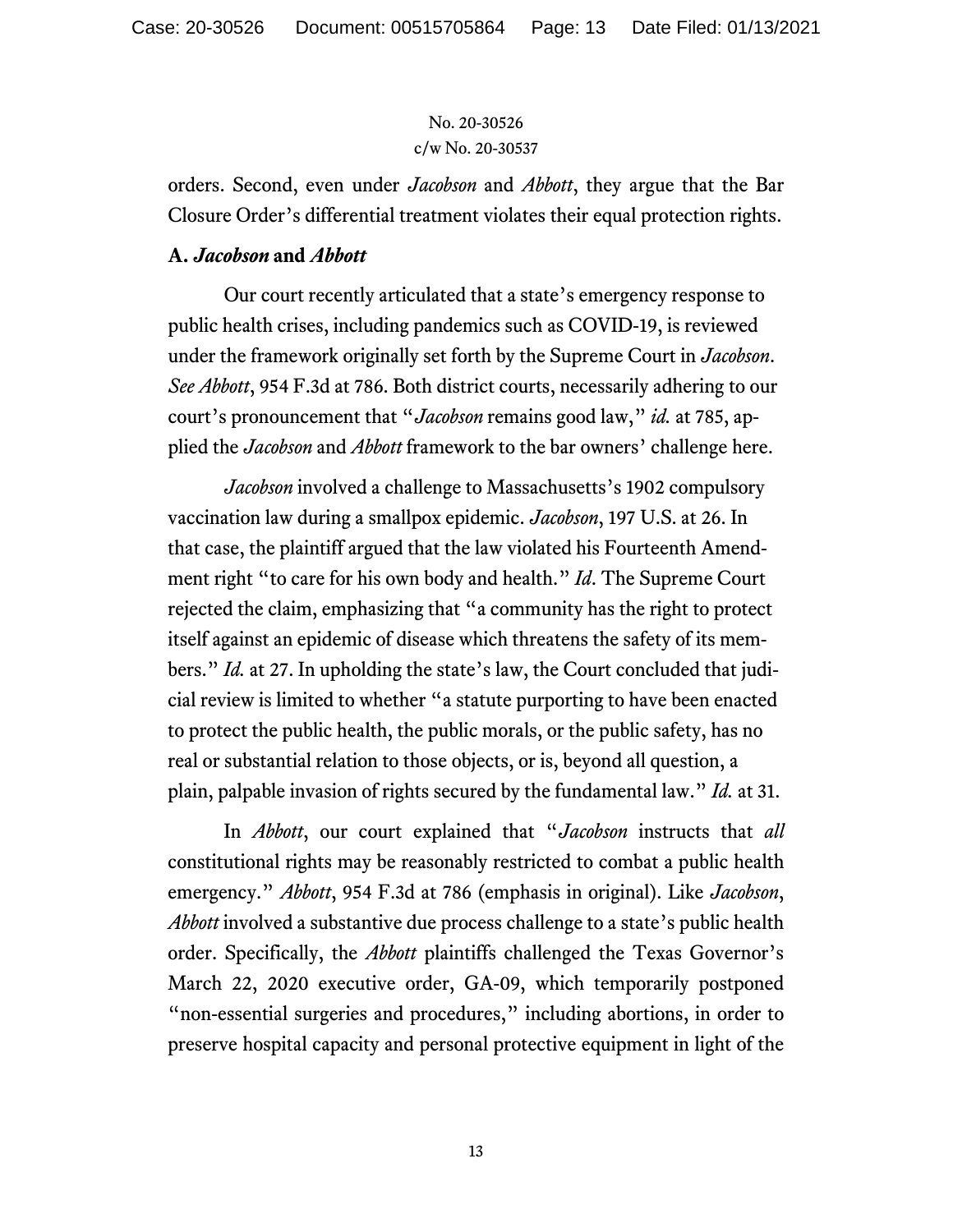COVID-19 pandemic. *Id.* at 777, 780. The district court partially enjoined the order as unconstitutionally imposing an "outright ban" on pre-viability abortions in contravention of Supreme Court precedent. *Id.* at 781. A divided panel of our court granted Texas's petition for a writ of mandamus because the district court "fail[ed] to apply (or even acknowledge) the framework governing emergency exercises of state authority during a public health crisis, established . . . in *Jacobson*." *Id.* at 783.

The panel pronounced that "when faced with a society-threatening epidemic, a state may implement emergency measures that curtail constitutional rights so long as the measures have at least some 'real or substantial relation' to the public health crisis and are not 'beyond all question, a plain, palpable invasion of rights secured by the fundamental law.'" *Id.* at 784 (quoting *Jacobson*, 197 U.S. at 31). Consequently, under *Jacobson*, "the district court was empowered to decide only whether GA-09 lacks a 'real or substantial relation' to the public health crisis or whether it is 'beyond all question, a plain, palpable invasion' of the right to abortion.*" Id.* at 786 (quoting *Jacobson*, 197 U.S. at 31).

In *Abbott*, the majority concluded that the answer to both was "no." *Id.* As to the first inquiry, the majority found that the order was a "valid" emergency response to the COVID-19 pandemic" that was "supported by findings" related to the shortage of medical supplies and hospital capacity. *Id.* at 787. Though a "drastic measure," the majority concluded that it "cannot be maintained on the record before us that [it] bears 'no real or substantial relation' to the state's goal of protecting public health in the face of the COVID-19 pandemic." *Id.* (quoting *Jacobson*, 197 U.S. at 31).

As to the second inquiry, the majority concluded that because GA-09 only "temporar[ily] postpone[d] . . . non-essential medical procedures, including abortion, subject to facially broad exceptions," it did not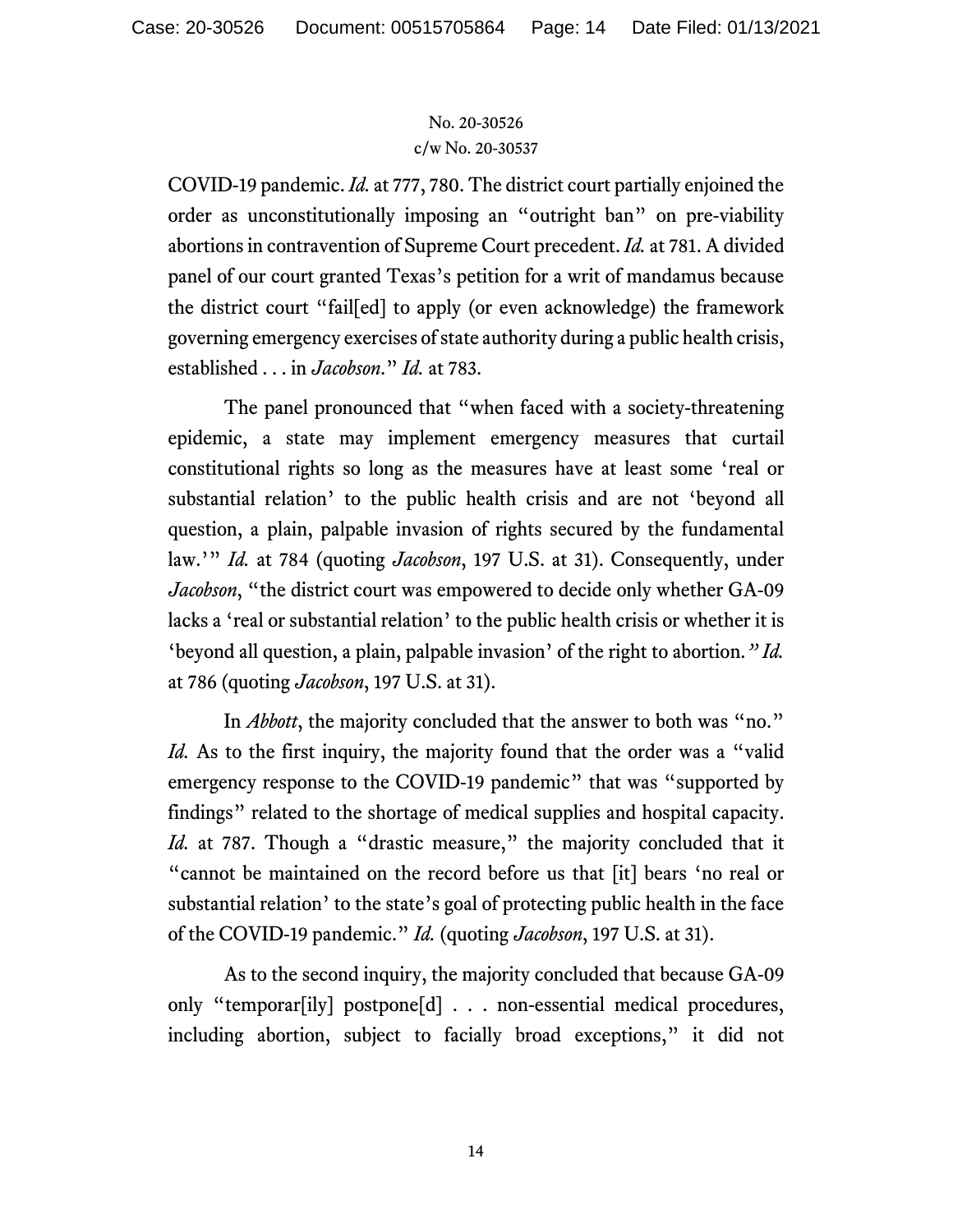"constitute anything like an 'outright ban' on pre-viability abortion." *Id.* at 789. As a result, the majority held that the order "cannot be affirmed to be, *beyond question*, in palpable conflict with the Constitution." *Id.* (quoting *Jacobson*, 197 U.S. at 31). Additionally, the district court "failed to analyze GA-09 under *Casey*'s undue-burden test." *Id.* at 790.

Here, while both parties initially agreed that *Jacobson* and *Abbott* applied to the Bar Closure Order, the bar owners now argue it does not apply to their equal protection claim. Alternatively, they assert that the district courts misapplied *Abbott* and *Jacobson* by granting "elevated deference" to the Governor beyond even modern rational basis jurisprudence. We disagree on both fronts.[10](#page-14-0)

To start, the bar owners assert that *Jacobson* and *Abbott*, both of which dealt with fundamental rights under substantive due process, do not apply to their equal protection claim. However, *Abbott* and its application of *Jacobson* govern our review of emergency public health measures, regardless of the rights at stake. *Abbott*, 954 F.3d at 786.

More fundamentally, and contrary to the bar owners' assertion, neither *Jacobson* nor *Abbott* compel a lower level of scrutiny than rational basis review. The bar owners concede that at most rational basis review applies to their equal protection claim. Consequently, we need not consider their broader critique that *Jacobson* or *Abbott* compel a lower standard of

<span id="page-14-0"></span><sup>&</sup>lt;sup>10</sup> The bar owners' attempt to change legal theories on appeal is not well taken. Before the district courts, the bar owners asserted that the Bar Closure Order violated their "fundamental" rights. On appeal, the bar owners now argue that their equal protection claim is based solely on their "nonfundamental" rights, and thus *Jacobson* and *Abbott* do not apply. While we review legal determinations de novo, "[t]he Court will not allow a party to raise an issue for the first time on appeal merely because a party believes that he might prevail if given the opportunity to try a case again on a different theory." *Leverette v. Louisville Ladder Co.*, 183 F.3d 339, 342 (5th Cir. 1999).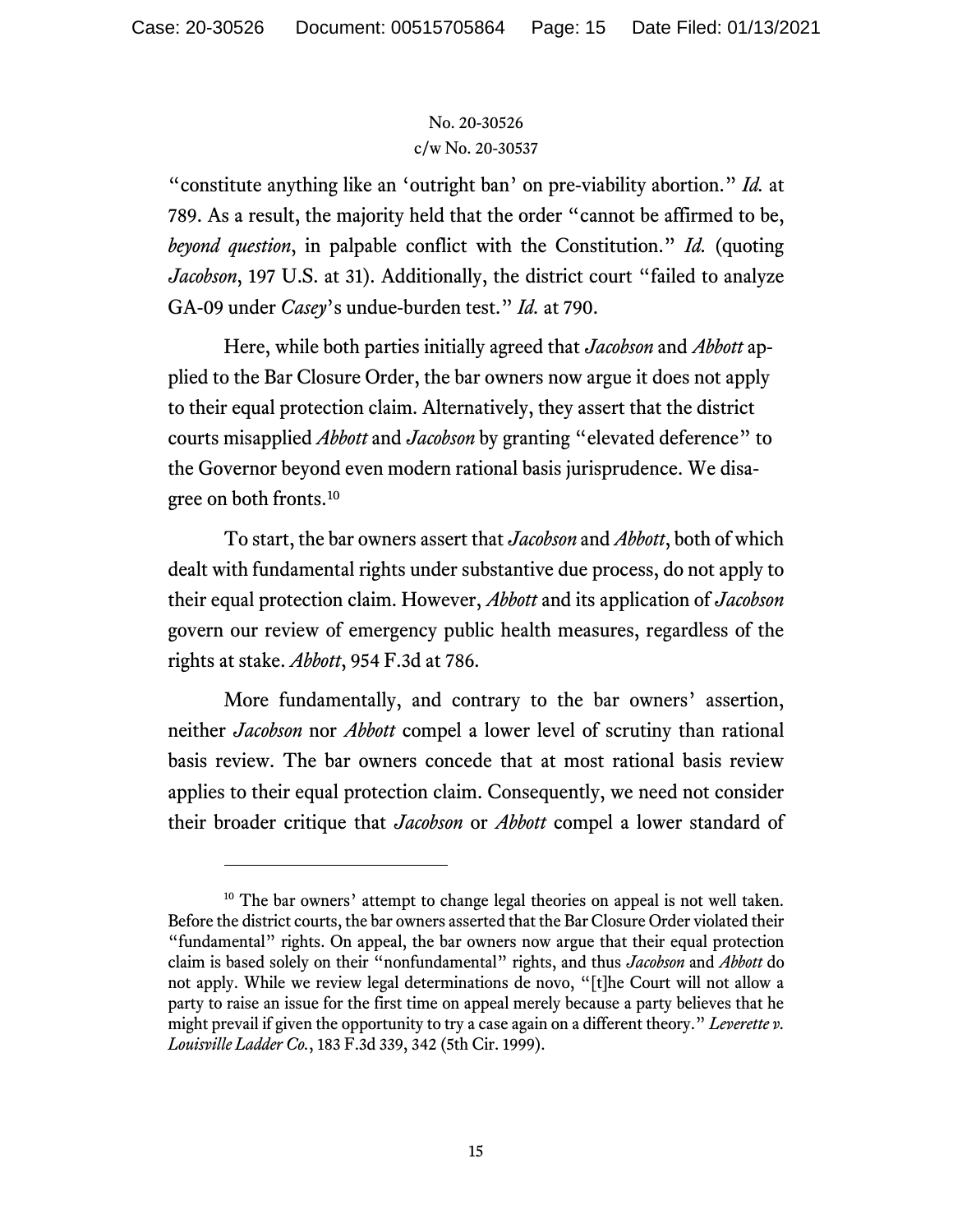review when heightened scrutiny applies. *Cf. Roman Catholic Diocese of Brooklyn v. Cuomo*, 141 S. Ct. 63, 67 (2020) (per curiam) (applying strict scrutiny to a church and synagogue's challenge under the Free Exercise Clause of the First Amendment to the New York Governor's COVID-19 order restricting the number of in-person congregants).<sup>[11](#page-15-0)</sup>

*Abbott* sets forth a two-part inquiry for reviewing the Bar Closure Order here. The first inquiry asks whether the Bar Closure Order lacks a "real or substantial relation" to the COVID-19 crisis in Louisiana. *Abbott*, 954 F.3d at 784 (quoting *Jacobson*, 197 U.S. at 31). It is undisputed that the Bar Closure Order is substantially related to curbing the spread of COVID-19 in Louisiana. The second inquiry asks whether the Bar Closure Order is "beyond all question, a plain, palpable invasion of rights secured by the fundamental law." *Id.* (quoting *Jacobson*, 197 U.S. at 31). In other words: whether the Bar Closure Order is "beyond question, in palpable conflict with the Constitution." *Id.* at 787-88 (emphasis omitted) (quoting *Jacobson*, 197 U.S. at 31).

This second inquiry requires courts to consider the alleged constitutional harm, and then evaluate that harm in accordance with established principles of constitutional interpretation. *See also Roman Catholic Diocese*, 141 S. Ct. at 70 (Gorsuch, J., concurring) ("*Jacobson* didn't seek to depart from normal legal rules during a pandemic, and it supplies no precedent for doing so. Instead, *Jacobson* applied what would become the traditional legal test associated with the right at issue."). For example, in *Abbott*, the court explained that the district court failed to apply *Casey*'s undue-burden test, and therefore failed to balance GA-09's "temporary

<span id="page-15-0"></span><sup>11</sup> Likewise, we similarly need not decide in this case the extent to which *Roman Catholic Diocese* casts doubt, if any, on our court's earlier reliance on *Jacobson* in cases where heightened scrutiny does apply. And neither party asks us to do so here.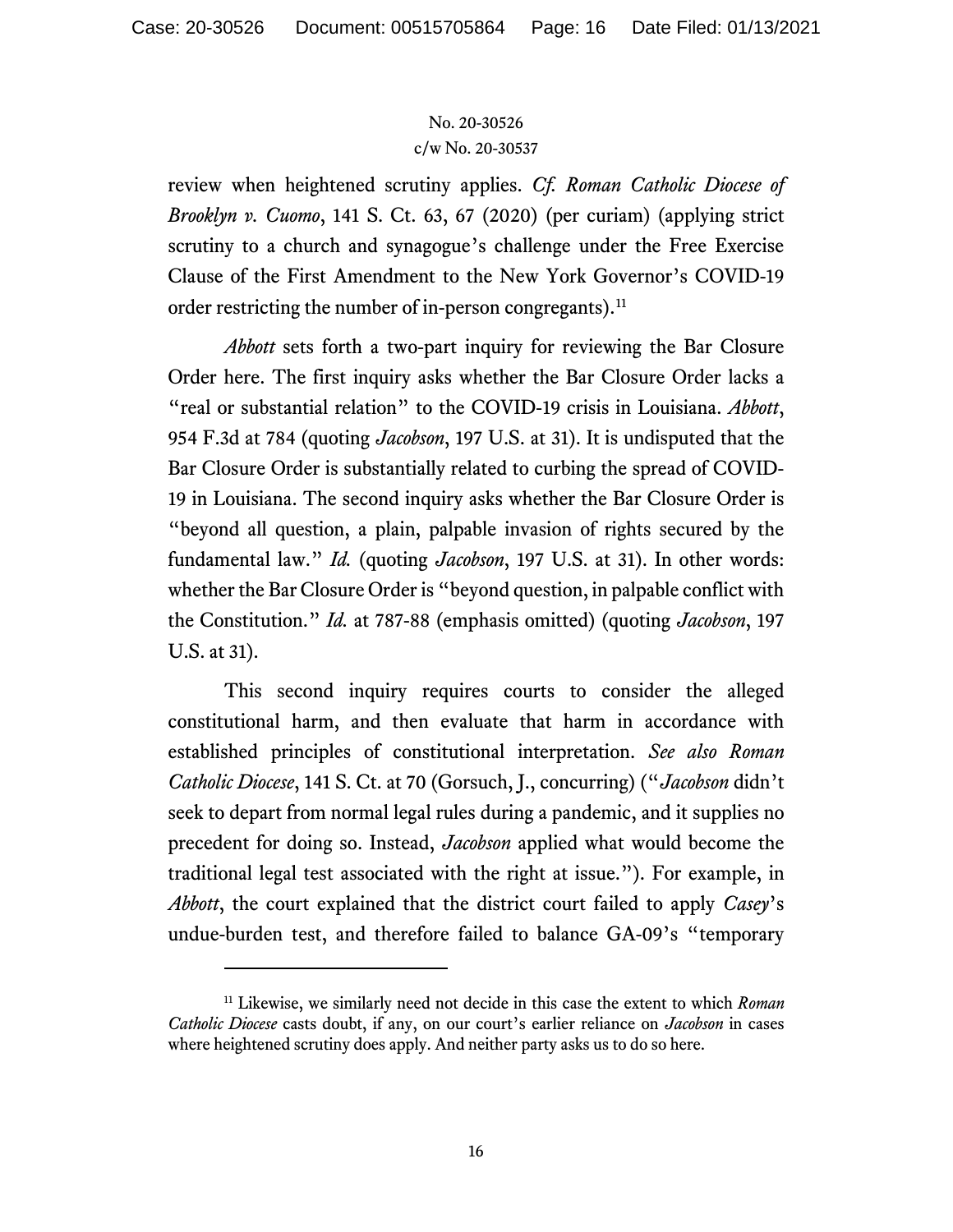burdens on abortion against its benefits in thwarting a public health crisis." 954 F.3d at 778. Here, the bar owners challenge the Bar Closure Order under the equal protection clause. In evaluating whether the Bar Closure Order's distinction between AG- and AR-permitted businesses was "beyond all question, a plain, palpable invasion of rights," both district courts highlighted the rational justifications for this non-suspect classification; neither court applied a "sub-rational" level of review. We would reach the same conclusion applying settled rational basis review.

# **B. Equal Protection Claim**

"The Equal Protection Clause of the Fourteenth Amendment commands that no State shall 'deny to any person within its jurisdiction the equal protection of the laws,' which is essentially a direction that all persons similarly situated should be treated alike." *City of Cleburne v. Cleburne Living Ctr.*, 473 U.S. 432, 439 (1985) (quoting *Plyler v. Doe*, 457 U.S. 202, 216 (1982)).

To establish their equal protection claim, the bar owners must show that "two or more classifications of similarly situated persons were treated differently" under the Bar Closure Order. *Gallegos–Hernandez v. United States*, 688 F.3d 190, 195 (5th Cir. 2012) (citing *Stefanoff v. Hays Cty.*, 154 F.3d 523, 525–26 (5th Cir. 1998)). Once that threshold showing is made, the court determines the appropriate level of scrutiny for our review. "If neither a suspect class nor a fundamental right is implicated, the classification need only bear a rational relationship to a legitimate governmental purpose." *Butts*, 953 F.3d at 358 (citing *Richard v. Hinson*, 70 F.3d 415, 417 (5th Cir. 1995)).

Both parties dispute the threshold question of whether the Bar Closure Order treats similar businesses differently. It clearly does. The Bar Closure Order and the Governor's subsequent proclamations effectively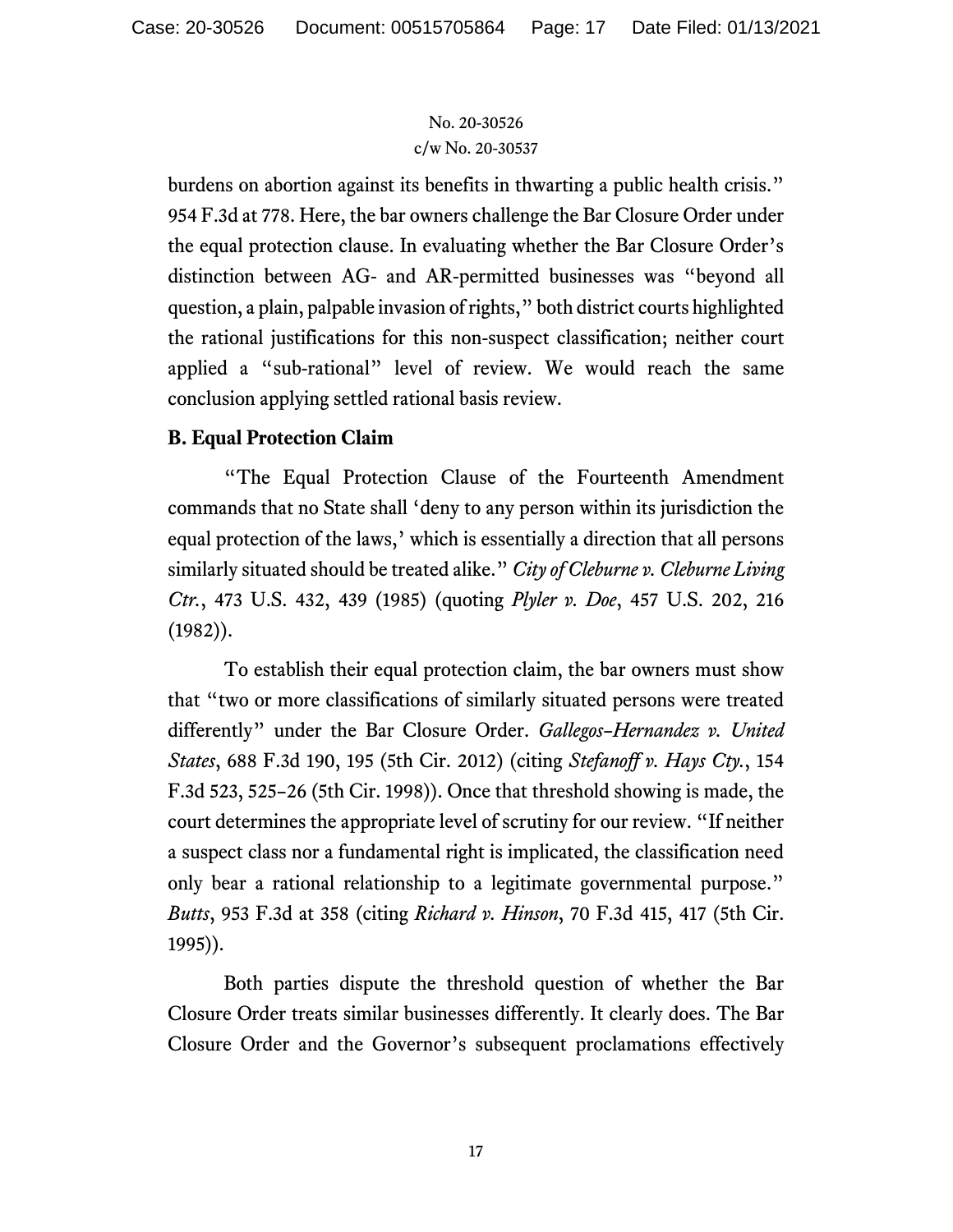classify businesses based on whether they have an AG permit ("bars") or an AR permit ("restaurants"). The appellees deny that the Bar Closure Order treats "bars" differently because even "restaurant bars are prohibited from operating *as a bar*." This misses the point. The incorporated Fire Marshal guidance expressly restricts AG-permitted establishments while allowing businesses with AR or conditional AR permits to reopen.

Because this classification is based on a business permit, and does not differentiate on the basis of a suspect class, rational basis review applies. Such a classification does not "run afoul of the Equal Protection Clause if there is a rational relationship between the disparity of treatment and some legitimate governmental purpose." *Heller v. Doe*, 509 U.S. 312, 320 (1993).

The bar owners concede that the Bar Closure Order serves a legitimate government interest. We therefore address the only remaining issue challenged on appeal: whether the differential classification is rationally related to that goal.

The bar owners principally argue that the differential treatment of their businesses is irrational because the Governor denies that he intended to treat any "bar" differently. In other words, they contend that by denying that the classification exists, any rationale for the classification is an invalid pretext.[12](#page-17-0) Consequently, they say, the Governor is not entitled to any "theoretical deference" for distinguishing between AG- and AR-permitted businesses.

<span id="page-17-0"></span><sup>&</sup>lt;sup>12</sup> The bar owners do not challenge that the Fire Marshal's guidance is not controlling or that the Governor's incorporation of it violated state law. Nor, as both district courts correctly noted, would such a claim be actionable in federal court. *See Pennhurst*, 465 U.S. at 104.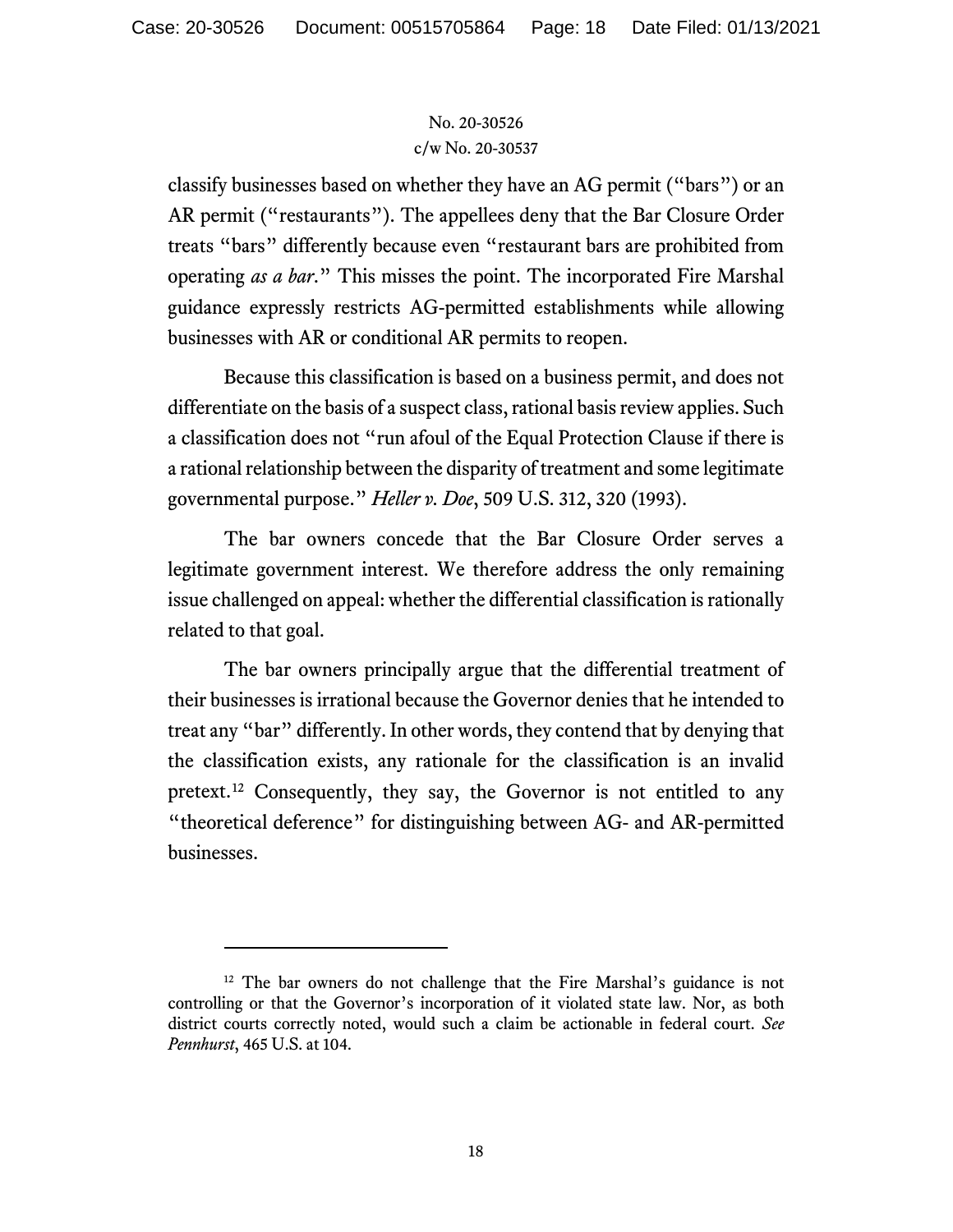To start, we do not interpret the Governor's statements so broadly. The Governor did not disclaim that bars and restaurants are not treated differently; rather, he indicated that it was unnecessary to "list out the type of bars" by "permit type" because he intended all bars to cease "functioning as a bar, whether it's inside a restaurant or if it's a stand-alone business." While the Governor argued that the proclamation itself does not classify "bars" based on permit type, he acknowledged that the incorporated guidance from the Fire Marshal imposed additional restrictions.

In any event, a classification survives rational basis review "if there is any reasonably conceivable state of facts that could provide a rational basis for the classification." *F.C.C. v. Beach Commc'ns, Inc.*, 508 U.S. 307, 313 (1993). Moreover, we have held that "[a]s long as there is a conceivable rational basis for the official action, it is immaterial that it was not the or a primary factor in reaching a decision or that it was not actually relied upon by the decisionmakers or that some other nonsuspect irrational factors may have been considered." *Reid v. Rolling Fork Pub. Util. Dist.*, 854 F.2d 751, 754 (5th Cir. 1988) (emphasis omitted).

Nor is this a case where we are asked to "accept nonsensical explanations for regulation." *St. Joseph Abbey v. Castille*, 712 F.3d 215, 226 (5th Cir. 2013).As always, any "hypothetical rationale, even post hoc, cannot be fantasy" or be "betrayed by the undisputed facts." *Id.* at 223. Here, the bar owners do not meaningfully refute any of the appellees' theoretical or empirical rationales for the permit-based classification, let alone carry their burden "to negative every conceivable basis which might support it." *Armour v. City of Indianapolis, Ind.*, 566 U.S. 673, 685 (2012) (internal quotation marks and citation omitted).

Unlike AG-permitted bars whose primary purpose is to serve alcohol, AR-permitted businesses must serve more food than alcohol to meet their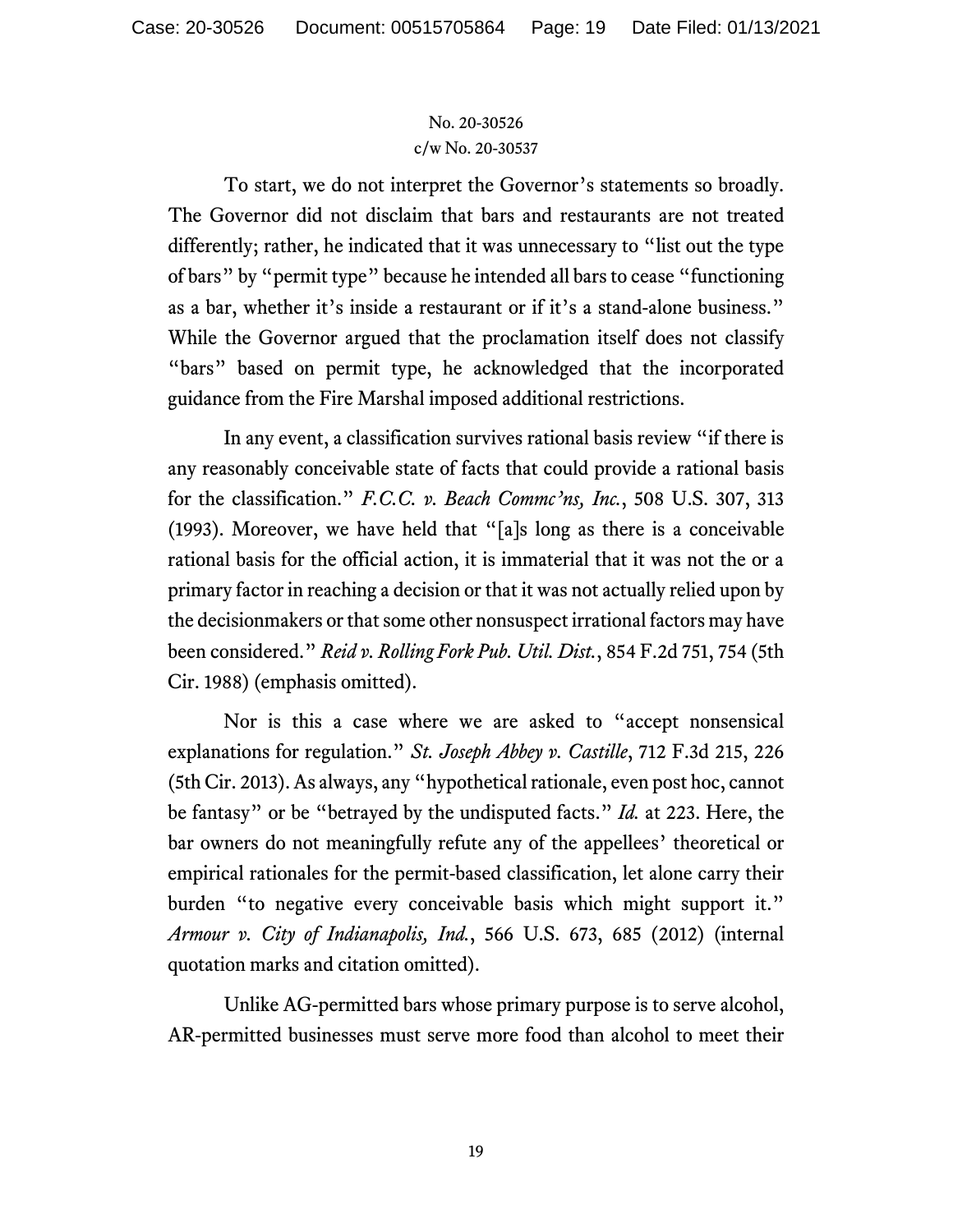monthly revenue requirements. Even if the Bar Closure Order's classifications are based solely on the premise that venues whose primary purpose and revenue are driven by alcohol sales rather than food sales are more likely to increase the spread of COVID-19, such a rationale, as described by Dr. Billioux and the Governor and credited by both district courts, is sufficiently "plausible" and not "irrational." *Nordlinger v. Hahn*, 505 U.S. 1, 11 (1992). In sum, the Bar Closure Order's differential treatment of bars operating with AG permits is at least rationally related to reducing the spread of COVID-19 in higher-risk environments. *See also League of Indep. Fitness Facilities & Trainers, Inc. v. Whitmer*, 814 F. App'x 125, 128 (6th Cir. 2020) (Michigan governor's "rational speculation" that the COVID-19 risks associated with gyms based on their environment, the proximity of its patrons, and the primary exercise activities involved was sufficient to justify closing indoor gyms while permitting other indoor facilities to remain open (quoting *Beach Commc'ns*, 508 U.S. at 315)).

Finally, the Bar Closure Order is not unconstitutional because some "bars" may nonetheless continue to operate under AR or conditional AR permits. [13](#page-19-0) "A classification does not fail rational-basis review because it is not made with mathematical nicety or because in practice it results in some inequality." *Veritext Corp. v. Bonin*, 901 F.3d 287, 291 (5th Cir. 2018) (alteration omitted) (quoting *Heller*, 509 U.S. at 319). Imperfect classifications that are underinclusive or overinclusive pass constitutional muster. *See, e.g.*, *Vance v. Bradley*, 440 U.S. 93, 108 (1979) ("Even if the classification involved here is to some extent both underinclusive and overinclusive, and hence the line drawn by Congress imperfect, it is

<span id="page-19-0"></span><sup>&</sup>lt;sup>13</sup> Presumably, any business that does so must comply with both the legislature's and ATC's permitting requirements in addition to the applicable reopening requirements.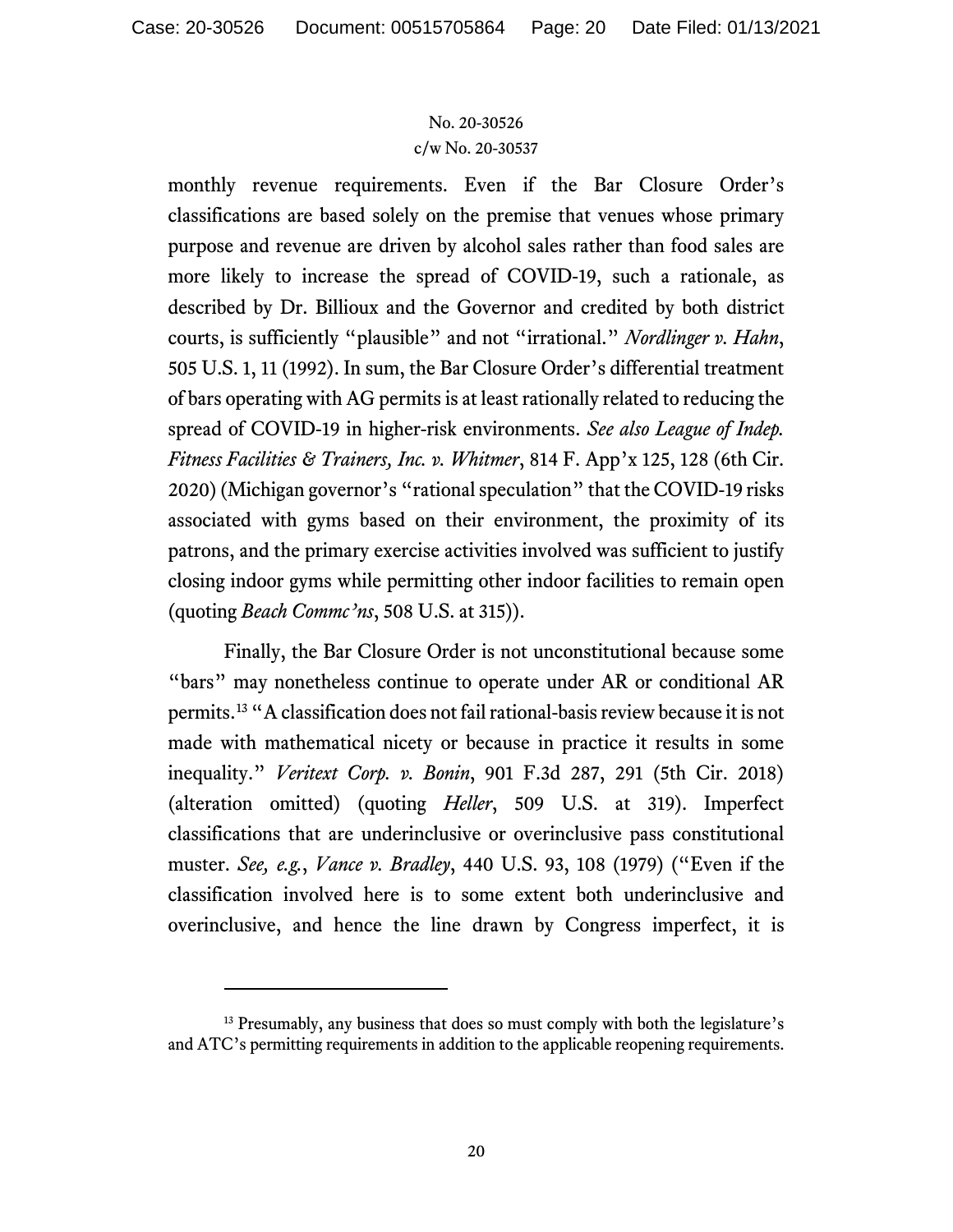nevertheless the rule that in a case like this perfection is by no means required." (internal quotation marks and citation omitted)).

\* \* \*

We are sympathetic to the bar owners, their employees, and other businesses who are hurting financially and face great adversity during this time. Judges Feldman and Summerhays, however, expedited evidentiary hearings, and based on the testimony credited at those hearings refused to second-guess the Governor's determination regarding the health and safety of the state. Judges "are not public health experts, and we should respect the judgment of those with special expertise and responsibility in this area." *Roman Catholic Diocese*, 141 S. Ct. at 68; *see also S. Bay United Pentecostal Church v. Newsom*, 140 S. Ct. 1613, 1614 (2020) (Mem.) (Roberts, C.J., concurring) ("The precise question of when restrictions on particular social activities should be lifted during the pandemic is a dynamic and fact-intensive matter subject to reasonable disagreement. Our Constitution principally entrusts '[t]he safety and the health of the people' to the politically accountable officials of the States 'to guard and protect.'").

Appellees' motion to dismiss the appeal as moot is DENIED. The district courts' orders denying injunctive relief are AFFIRMED.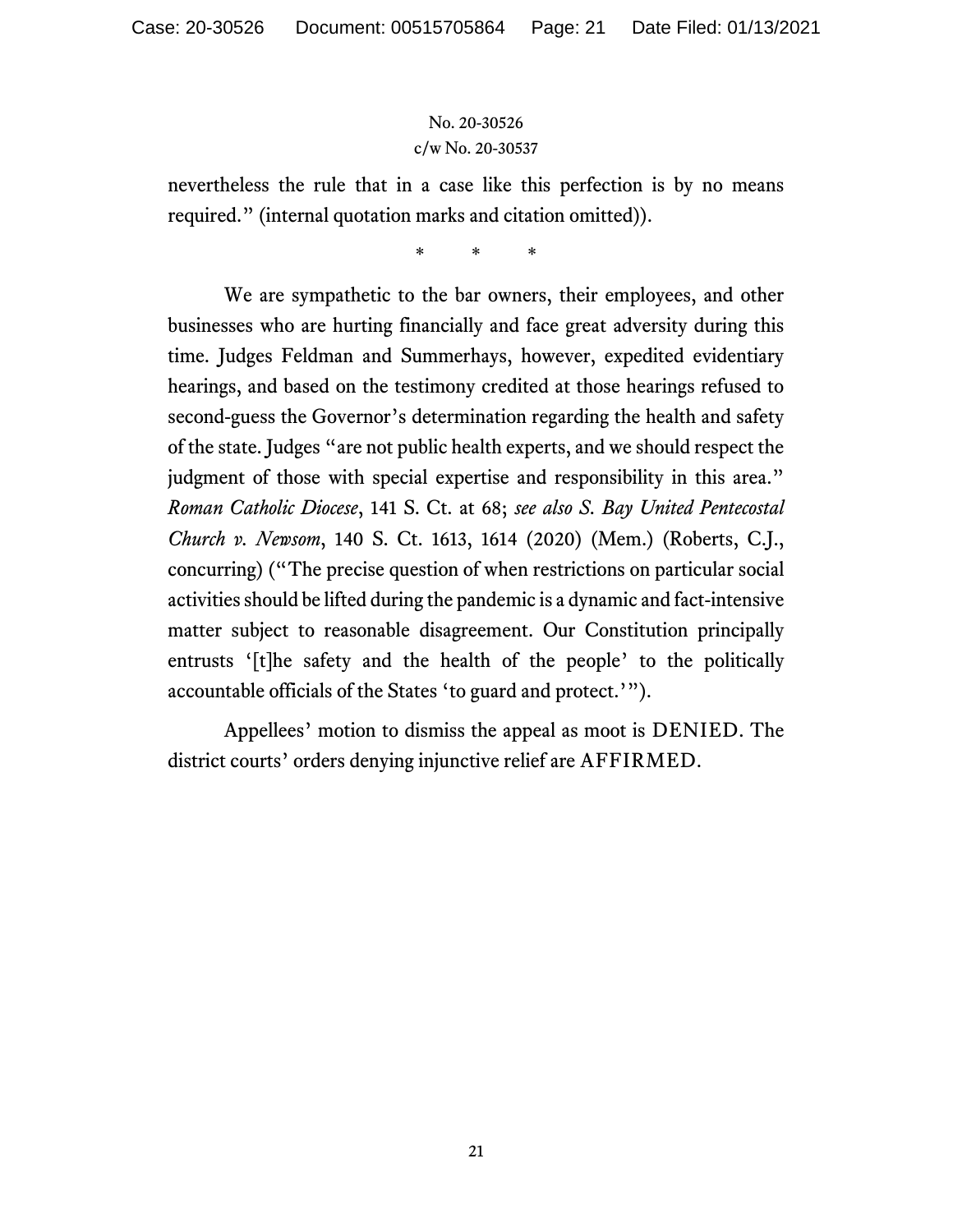DON R. WILLETT, *Circuit Judge*, concurring:

As the majority opinion ably explains, we are not the first Fifth Circuit panel to weigh the constitutionality of a state's response to COVID-19. That task fell to *In re Abbott* in April 2020 during the early stages of the pandemic.<sup>[1](#page-21-0)</sup> Reviewing Texas's order postponing non-essential surgeries, *In re Abbott* discerned a governing rule from a 1905 Supreme Court case, *Jacobson v. Massachusetts*: "[W]hen faced with a society-threatening epidemic, a state may implement emergency measures that curtail constitutional rights so long as the measures have at least some 'real or substantial relation' to the public health crisis and are not 'beyond all question, a plain, palpable invasion of rights secured by the fundamental law.'"[2](#page-21-1)

*Jacobson* was decided 116 years ago. And I do not believe it supplies the standard by which courts in 2021 must assess emergency public health measures.[3](#page-21-2) *Jacobson* predates modern constitutional analysis, particularly the judge-invented tiers of scrutiny that distinguish between strongly and weakly protected rights (and between protected and unprotected classes). This elaborate three-tiered regime of judicial interest-balancing, a twentieth-

<sup>1</sup> *In re Abbott*, 954 F.3d 772 (5th Cir. 2020).

<sup>2</sup> *Id*. at 784 (quoting *Jacobson v. Commonwealth of Mass.*, 197 U.S. 11, 31 (1905)).

<span id="page-21-2"></span><span id="page-21-1"></span><span id="page-21-0"></span><sup>3</sup> I am not the first to express doubts about *Jacobson*, generally, or *In re Abbott*'s application of it, specifically. *See Calvary Chapel Dayton Valley v. Sisolak*, 140 S. Ct. 2603, 2608 (2020) (mem.) (Alito, J., dissenting from the denial of application for injunctive relief) ("And in any event, it is a mistake to take language in *Jacobson* as the last word on what the Constitution allows public officials to do during the COVID–19 pandemic."); *S. Bay United Pentecostal Church v. Newsom*, 959 F.3d 938, 943 n.2 (9th Cir. 2020) (Collins, J., dissenting) ("For the reasons stated, I am unable to agree with the Fifth Circuit's conclusion that *Jacobson* instructs that all constitutional rights may be reasonably restricted to combat a public health emergency." (internal quotation marks omitted)); *see also Planned Parenthood of Greater Tex. v. Kauffman*, \_\_ F.3d \_\_, 2020 WL 6867212, at \*29 n.1 (Nov. 23, 2020) (en banc) (Ho, J., concurring).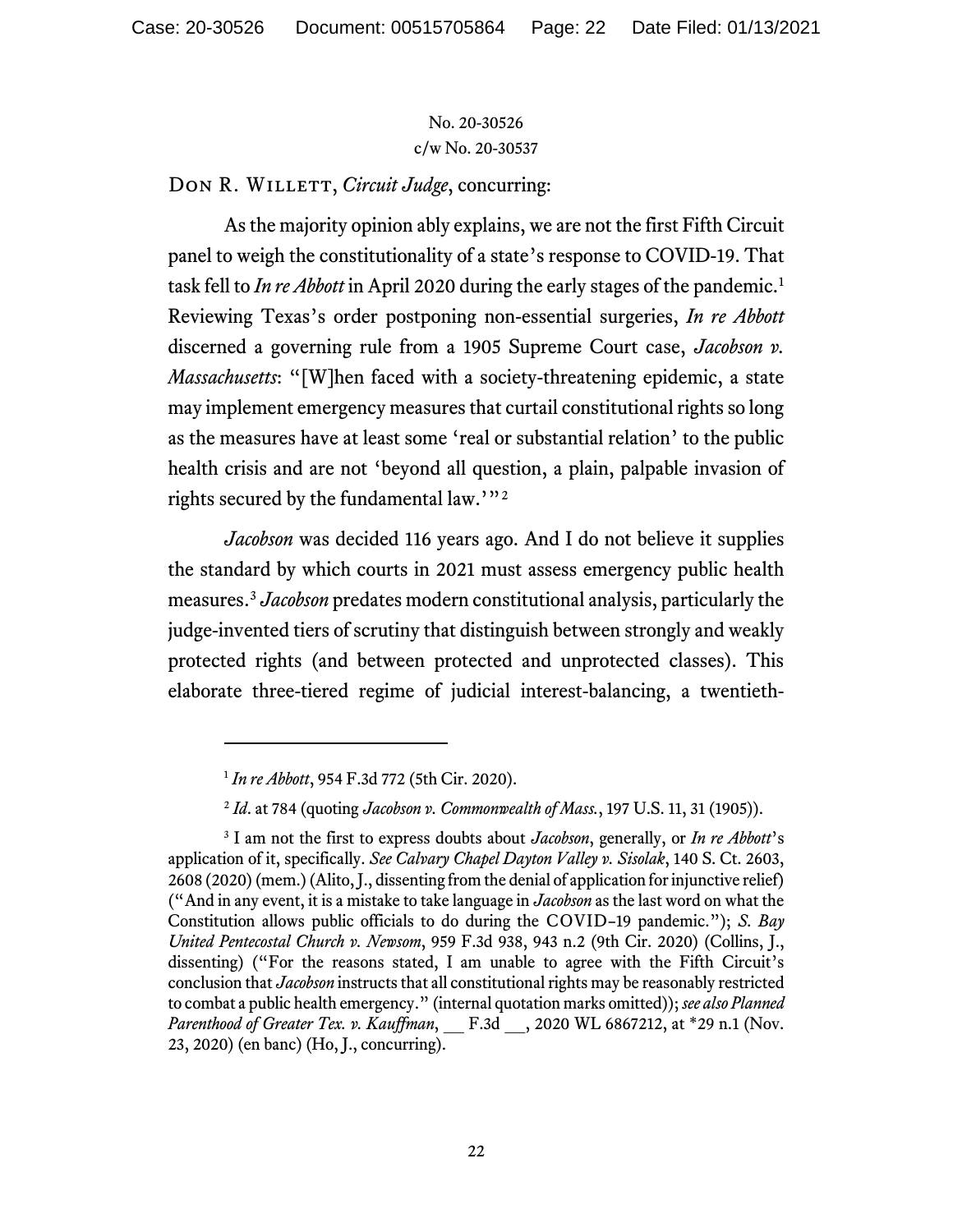century innovation rather than something enshrined in the Constitution, pervades contemporary constitutional decisionmaking.[4](#page-22-0) And *In re Abbott*, in harkening back to Jacobson for the "governing framework"<sup>[5](#page-22-1)</sup>—indeed, declaring that "Jacobson governs a state's emergency restriction of *any* individual right"[6](#page-22-2)—seems to whoosh past this formalist post-*Jacobson* architecture that dictates different rules for different rights.

That said, it's unclear what, if anything, *Jacobson* added to the analysis in *In re Abbott*, given that, under *Jacobson*'s second inquiry, the panel ultimately applied the current constitutional test (deferential rational-basis review) to the challenged government action.<sup>[7](#page-22-3)</sup> But applying the modern test at *Jacobson* step two (whether measures are "beyond all question, in palpable conflict with the Constitution") renders superfluous *Jacobson* step one (whether measures "have at least some 'real or substantial relation' to the public health crisis").[8](#page-22-4) That's because today's constitutional tests consider the government's interest in restricting rights, such as protecting public health. So as applied in *In re Abbott*, *Jacobson*'s "governing framework" is just a roundabout way of conducting a conventional constitutional analysis. In my view, *In re Abbott* misdescribed *Jacobson* as a stand-alone test, rather than as merely a recognition of a state's authority to enact temporary measures during emergent public health crises.

<span id="page-22-0"></span><sup>4</sup> *See Whole Woman's Health v. Hellerstedt*, 136 S. Ct. 2292, 2327 (2016) (Thomas, J., dissenting) ("Though the tiers of scrutiny have become a ubiquitous feature of constitutional law, they are of recent vintage.").

<sup>5</sup> *In re Abbott*, 954 F.3d at 795.

<sup>&</sup>lt;sup>6</sup> *Id.* at 778 n.1 (emphasis in original).

<span id="page-22-4"></span><span id="page-22-3"></span><span id="page-22-2"></span><span id="page-22-1"></span><sup>7</sup> *Id.* at 787–88 (applying the undue-burden standard to a postponement of abortion procedures).

<sup>8</sup> *Id.* at 784 (quoting *Jacobson*, 197 U.S. at 31).